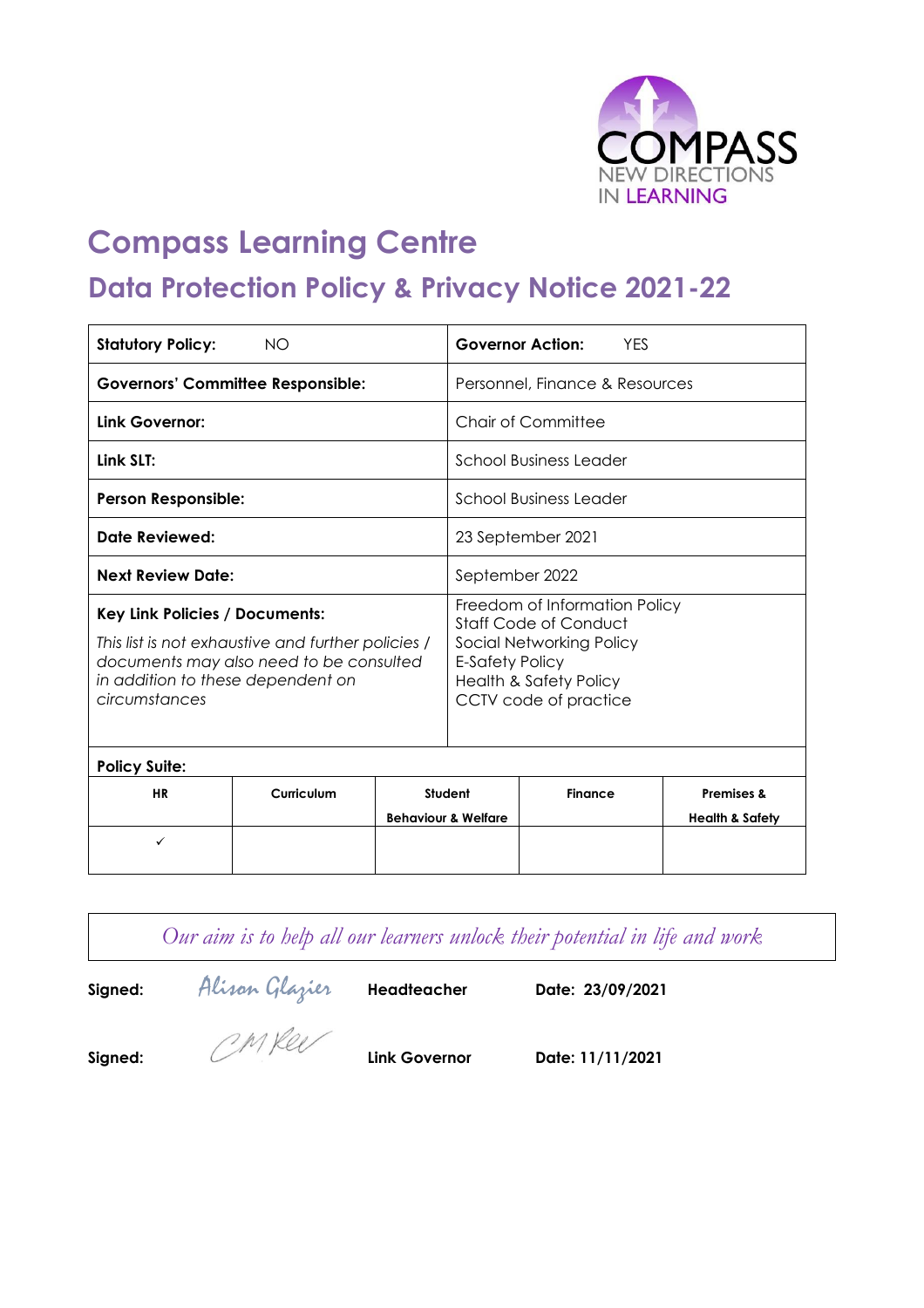## **Equality Impact Assessment – initial screening record**

| considered?                                                                                                                                                                                                                          | What area of work is being                                    |                                                                               | Data Protection Policy & Privacy Notice<br>2018 - 2019                                  |  |  |
|--------------------------------------------------------------------------------------------------------------------------------------------------------------------------------------------------------------------------------------|---------------------------------------------------------------|-------------------------------------------------------------------------------|-----------------------------------------------------------------------------------------|--|--|
|                                                                                                                                                                                                                                      | Upon whom will this impact?                                   |                                                                               | <b>Incorporating GDPR</b><br><b>Staff &amp; Students</b><br><b>Parents &amp; Carers</b> |  |  |
|                                                                                                                                                                                                                                      |                                                               | How would the work impact upon groups, are they included and                  |                                                                                         |  |  |
| considered?                                                                                                                                                                                                                          |                                                               |                                                                               |                                                                                         |  |  |
|                                                                                                                                                                                                                                      |                                                               |                                                                               |                                                                                         |  |  |
| <b>The Equality Strands</b>                                                                                                                                                                                                          | <b>Negative Impact</b>                                        | <b>Positive Impact</b>                                                        | No impact                                                                               |  |  |
| Minority ethnic groups                                                                                                                                                                                                               |                                                               |                                                                               |                                                                                         |  |  |
| Gender                                                                                                                                                                                                                               |                                                               |                                                                               |                                                                                         |  |  |
| Disability                                                                                                                                                                                                                           |                                                               | $\sqrt{}$                                                                     |                                                                                         |  |  |
| Religion, Faith or Belief                                                                                                                                                                                                            |                                                               | $\sqrt{}$                                                                     |                                                                                         |  |  |
| Sexual Orientation                                                                                                                                                                                                                   |                                                               | $\sqrt{}$                                                                     |                                                                                         |  |  |
| Transgender                                                                                                                                                                                                                          |                                                               |                                                                               |                                                                                         |  |  |
| Age                                                                                                                                                                                                                                  |                                                               | $\sqrt{}$                                                                     |                                                                                         |  |  |
| Rurality                                                                                                                                                                                                                             |                                                               |                                                                               |                                                                                         |  |  |
| been broken down by the equality strands?                                                                                                                                                                                            |                                                               | Does data inform this work, research and/or consultation. In addition, has it |                                                                                         |  |  |
| <b>The Equality Strands</b>                                                                                                                                                                                                          | <b>No</b>                                                     | Yes                                                                           | <b>Uncertain</b>                                                                        |  |  |
| Minority ethnic groups                                                                                                                                                                                                               |                                                               |                                                                               |                                                                                         |  |  |
| Gender                                                                                                                                                                                                                               |                                                               |                                                                               |                                                                                         |  |  |
| Disability                                                                                                                                                                                                                           | $\sqrt{}$                                                     |                                                                               |                                                                                         |  |  |
| Religion, Faith or Belief                                                                                                                                                                                                            | $\sqrt{ }$                                                    |                                                                               |                                                                                         |  |  |
| Sexual Orientation                                                                                                                                                                                                                   | $\sqrt{ }$                                                    |                                                                               |                                                                                         |  |  |
| Transgender                                                                                                                                                                                                                          | v                                                             |                                                                               |                                                                                         |  |  |
| Age                                                                                                                                                                                                                                  | $\sqrt{}$                                                     |                                                                               |                                                                                         |  |  |
| Rurality                                                                                                                                                                                                                             |                                                               |                                                                               |                                                                                         |  |  |
|                                                                                                                                                                                                                                      |                                                               |                                                                               |                                                                                         |  |  |
| $\bullet$                                                                                                                                                                                                                            |                                                               | Does the initial screening highlight potential issues that may be illegal? No |                                                                                         |  |  |
| Further comments:-                                                                                                                                                                                                                   |                                                               |                                                                               |                                                                                         |  |  |
|                                                                                                                                                                                                                                      | This policy encompasses guidelines for GDPR which may require |                                                                               |                                                                                         |  |  |
| some update throughout the year                                                                                                                                                                                                      |                                                               |                                                                               |                                                                                         |  |  |
| <b>ICO Information Commissioners Office</b><br>Data Protection Register - Entry Details<br>Reg No: <b>ZA297078</b><br>Date Registered: 23 November 2017<br>Reg Expires: 22 November 2021<br>Data Controller: Compass Learning Centre |                                                               |                                                                               |                                                                                         |  |  |
|                                                                                                                                                                                                                                      |                                                               |                                                                               | Alisan Glazier                                                                          |  |  |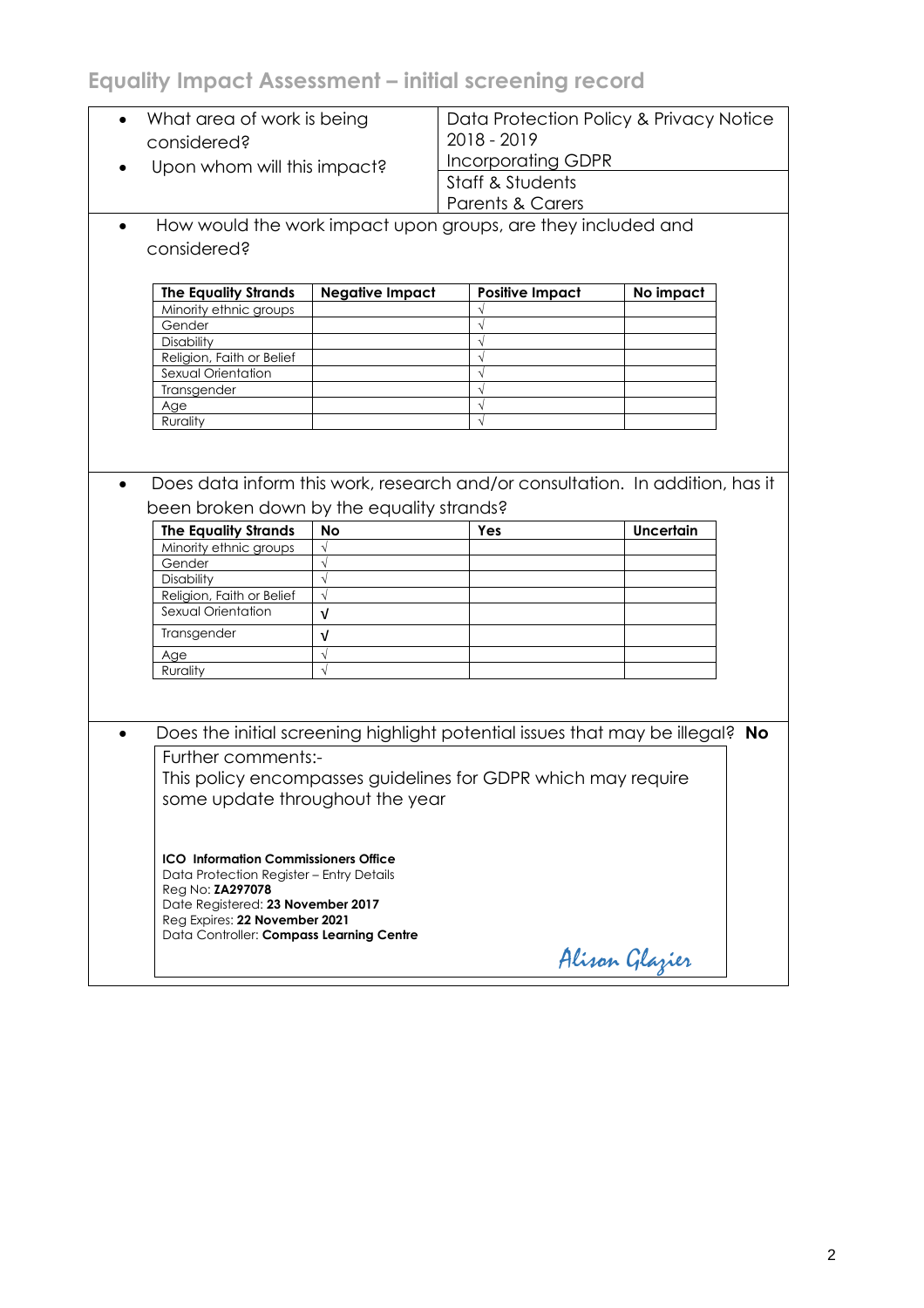### **Contents**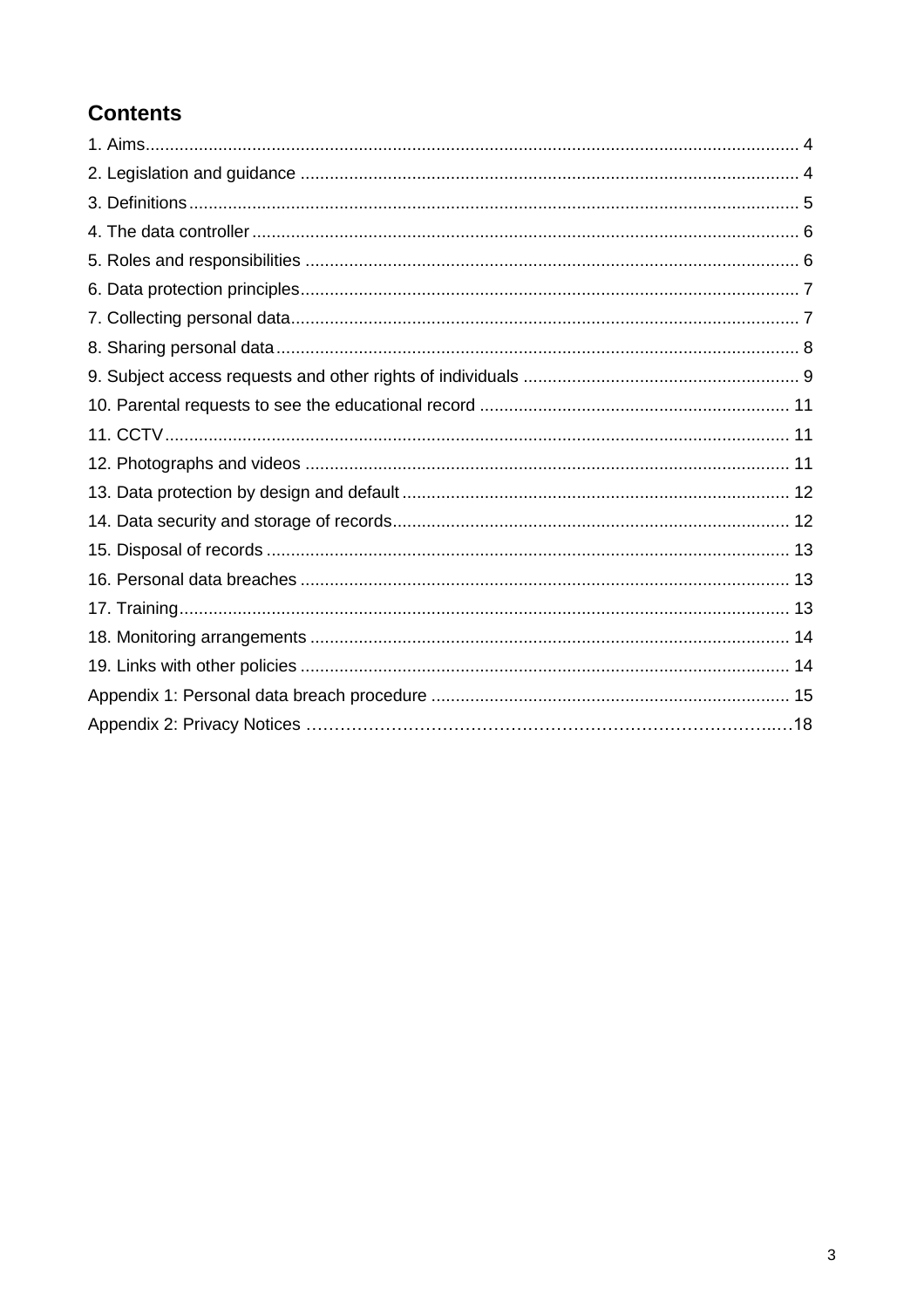#### **1. Aims**

Our school aims to ensure that all personal data collected about staff, pupils, parents, governors, visitors and other individuals is collected, stored and processed in accordance with the [General Data Protection Regulation \(GDPR\)](http://data.consilium.europa.eu/doc/document/ST-5419-2016-INIT/en/pdf) and the expected provisions of the Data Protection Act 2018 (DPA 2018) as set out in the [Data Protection Bill.](https://publications.parliament.uk/pa/bills/cbill/2017-2019/0153/18153.pdf)

This policy applies to all personal data, regardless of whether it is in paper or electronic format.

#### **2. Legislation and guidance**

This policy meets the requirements of the GDPR and the expected provisions of the DPA 2018. It is based on guidance published by the Information Commissioner's Office (ICO) on the [GDPR](https://ico.org.uk/for-organisations/guide-to-the-general-data-protection-regulation-gdpr/) and the ICO's [code of practice for subject access requests.](https://ico.org.uk/media/for-organisations/documents/2014223/subject-access-code-of-practice.pdf)

It also reflects the ICO's [code of practice](https://ico.org.uk/media/for-organisations/documents/1542/cctv-code-of-practice.pdf) for the use of surveillance cameras and personal information.

In addition, this policy complies with regulation 5 of the Education (Pupil Information) [\(England\) Regulations 2005,](http://www.legislation.gov.uk/uksi/2005/1437/regulation/5/made) which gives parents the right of access to their child's educational record.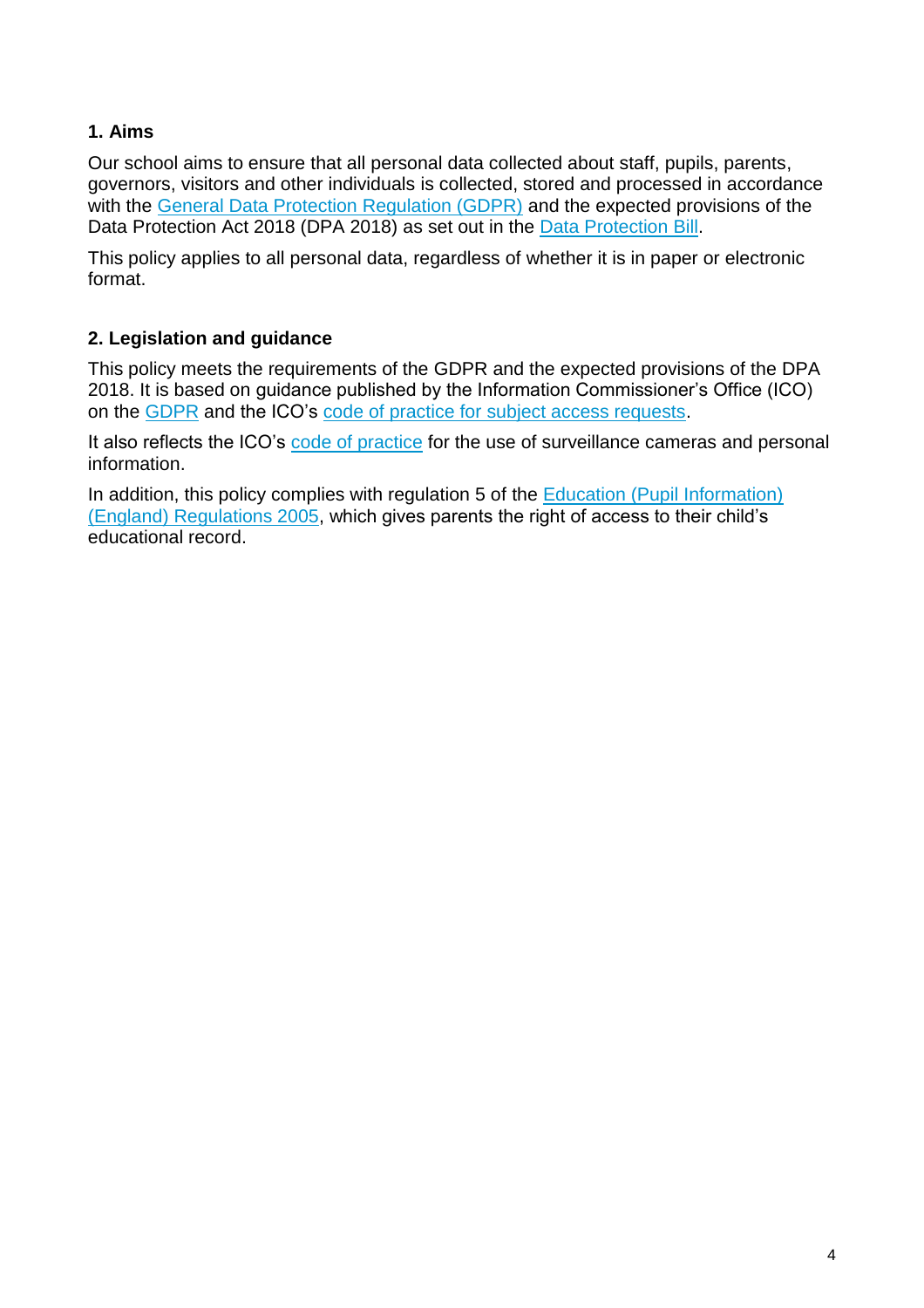#### **3. Definitions**

| <b>Term</b>                         | <b>Definition</b>                                                                                                                                                                                                                                                                                                                                                                                                                                                          |
|-------------------------------------|----------------------------------------------------------------------------------------------------------------------------------------------------------------------------------------------------------------------------------------------------------------------------------------------------------------------------------------------------------------------------------------------------------------------------------------------------------------------------|
| <b>Personal data</b>                | Any information relating to an identified, or<br>identifiable, individual.<br>This may include the individual's:<br>Name (including initials)<br>Identification number<br>$\bullet$<br>Location data<br>Online identifier, such as a username<br>It may also include factors specific to the<br>individual's physical, physiological, genetic,<br>mental, economic, cultural or social identity.                                                                           |
| Special categories of personal data | Personal data which is more sensitive and so<br>needs more protection, including information<br>about an individual's:<br>Racial or ethnic origin<br>٠<br>Political opinions<br>$\bullet$<br>Religious or philosophical beliefs<br>Trade union membership<br>٠<br>Genetics<br>٠<br>Biometrics (such as fingerprints, retina<br>$\bullet$<br>and iris patterns), where used for<br>identification purposes<br>Health - physical or mental<br>Sex life or sexual orientation |
| <b>Processing</b>                   | Anything done to personal data, such as<br>collecting, recording, organising, structuring,<br>storing, adapting, altering, retrieving, using,<br>disseminating, erasing or destroying.<br>Processing can be automated or manual.                                                                                                                                                                                                                                           |
| Data subject                        | The identified or identifiable individual whose<br>personal data is held or processed.                                                                                                                                                                                                                                                                                                                                                                                     |
| Data controller                     | A person or organisation that determines the<br>purposes and the means of processing of<br>personal data.                                                                                                                                                                                                                                                                                                                                                                  |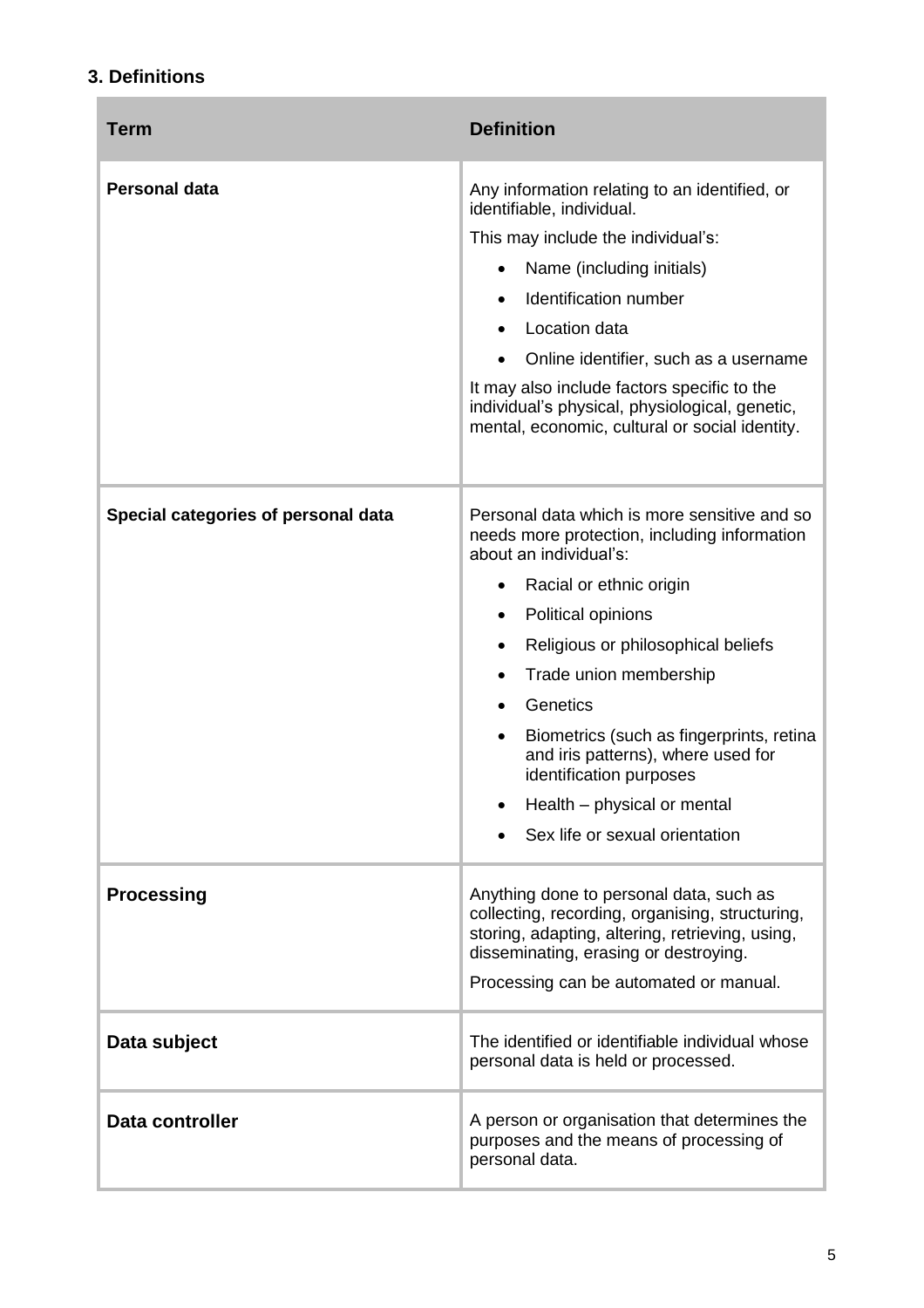| Data processor       | A person or other body, other than an<br>employee of the data controller, who<br>processes personal data on behalf of the data<br>controller.              |
|----------------------|------------------------------------------------------------------------------------------------------------------------------------------------------------|
| Personal data breach | A breach of security leading to the accidental<br>or unlawful destruction, loss, alteration,<br>unauthorised disclosure of, or access to<br>personal data. |

#### **4. The data controller**

Our school processes personal data relating to parents, pupils, staff, governors, visitors and others, and therefore is a data controller.

The Compass Learning Centre is registered as a data controller with the ICO and will renew this registration annually or as otherwise legally required.

#### **Registration Number: ZA297078 Date Registered: 23.11.2017**

#### **5. Roles and responsibilities**

This policy applies to **all staff** employed by our school, and to external organisations or individuals working on our behalf. Staff who do not comply with this policy may face disciplinary action.

#### **5.1 Governing board**

The governing board has overall responsibility for ensuring that our school complies with all relevant data protection obligations.

#### **5.2 Data protection officer**

The data protection officer (DPO) is responsible for overseeing the implementation of this policy, monitoring our compliance with data protection law, and developing related policies and guidelines where applicable.

They will provide an annual report of their activities directly to the governing board and, where relevant, report to the board their advice and recommendations on school data protection issues.

The DPO is also the first point of contact for individuals whose data the school processes, and for the ICO.

Full details of the DPO's responsibilities are set out in their job description.

Our DPO is Kerry Taylor and is contactable via 01305 206530 or [office@compass.dorset.sch.uk](mailto:office@compass.dorset.sch.uk)

#### .**5.3 Head teacher**

The head teacher acts as the representative of the data controller on a day-to-day basis.

#### **5.4 All staff**

Staff are responsible for:

- Collecting, storing and processing any personal data in accordance with this policy
- Informing the school of any changes to their personal data, such as a change of address
- Contacting the DPO in the following circumstances: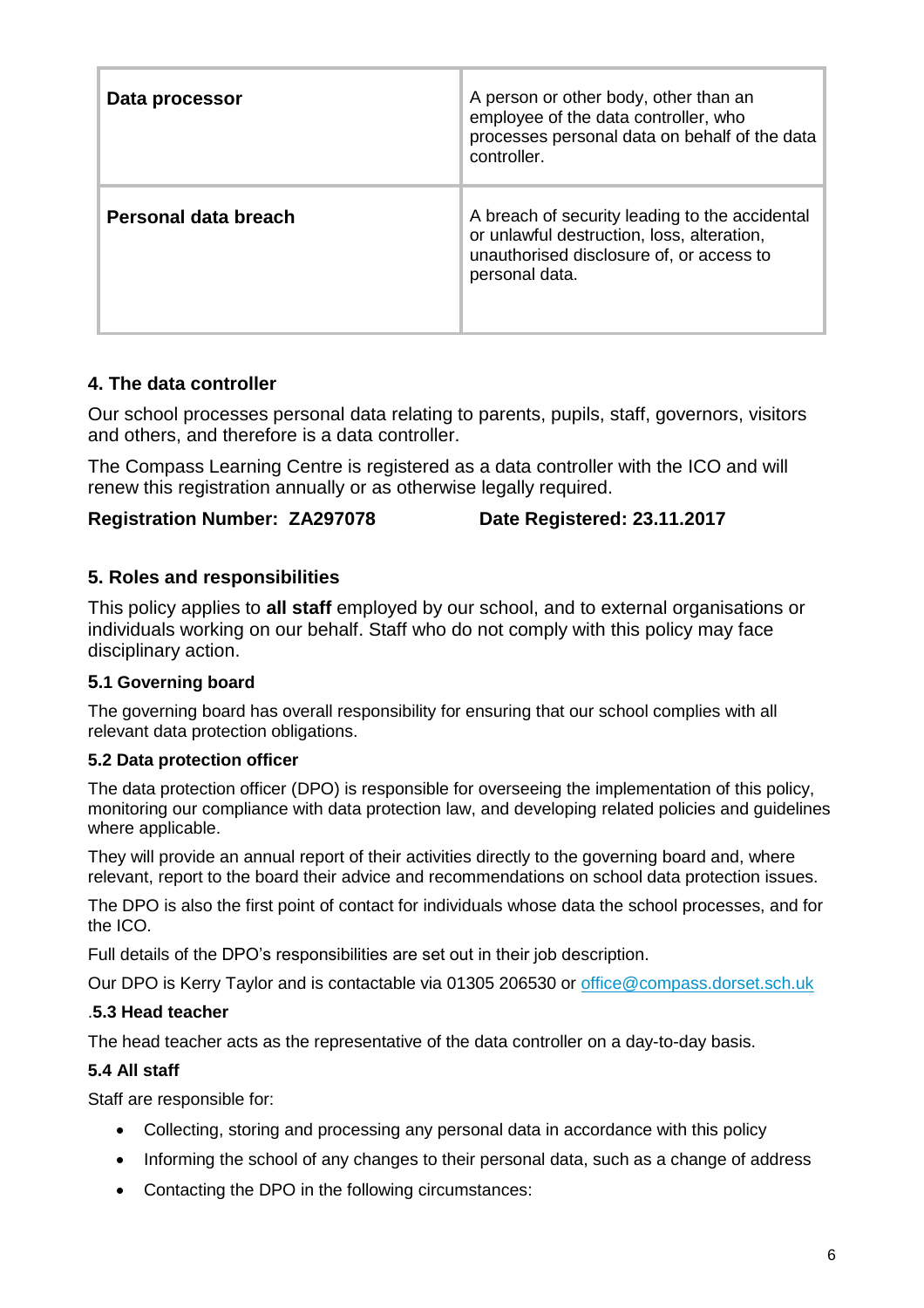- o With any questions about the operation of this policy, data protection law, retaining personal data or keeping personal data secure
- o If they have any concerns that this policy is not being followed
- $\circ$  If they are unsure whether or not they have a lawful basis to use personal data in a particular way
- o If they need to rely on or capture consent, draft a privacy notice, deal with data protection rights invoked by an individual, or transfer personal data outside the European Economic Area
- $\circ$  If there has been a data breach
- o Whenever they are engaging in a new activity that may affect the privacy rights of individuals
- o If they need help with any contracts or sharing personal data with third parties

#### **6. Data protection principles**

The GDPR is based on data protection principles that our school must comply with.

The principles say that personal data must be:

- Processed lawfully, fairly and in a transparent manner
- Collected for specified, explicit and legitimate purposes
- Adequate, relevant and limited to what is necessary to fulfil the purposes for which it is processed
- Accurate and, where necessary, kept up to date
- Kept for no longer than is necessary for the purposes for which it is processed
- Processed in a way that ensures it is appropriately secure

This policy sets out how the school aims to comply with these principles.

#### **7. Collecting personal data**

#### **7.1 Lawfulness, fairness and transparency**

We will only process personal data where we have one of 6 'lawful bases' (legal reasons) to do so under data protection law:

- The data needs to be processed so that the school can **fulfil a contract** with the individual, or the individual has asked the school to take specific steps before entering into a contract
- The data needs to be processed so that the school can **comply with a legal obligation**
- The data needs to be processed to ensure the **vital interests** of the individual e.g. to protect someone's life
- The data needs to be processed so that the school, as a public authority, can perform a task **in the public interest,** and carry out its official functions
- The data needs to be processed for the **legitimate interests** of the school or a third party (provided the individual's rights and freedoms are not overridden)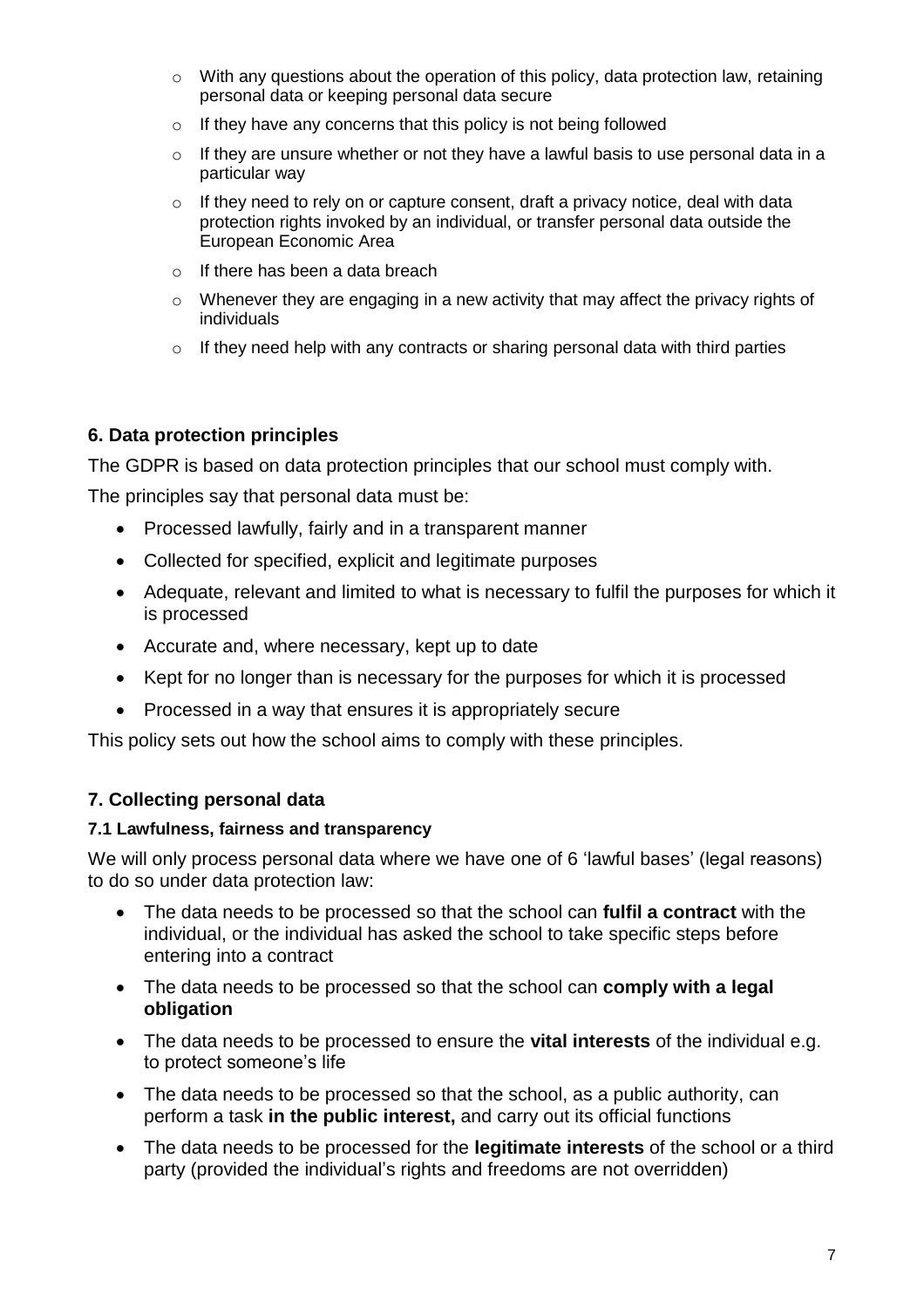• The individual (or their parent/carer when appropriate in the case of a pupil) has freely given clear **consent**

For special categories of personal data, we will also meet one of the special category conditions for processing which are set out in the GDPR and Data Protection Act 2018.

If we offer online services to pupils, such as classroom apps, and we intend to rely on consent as a basis for processing, we will get parental consent where the pupil is under 13 (except for online counselling and preventive services).

Whenever we first collect personal data directly from individuals, we will provide them with the relevant information required by data protection law.

#### **7.2 Limitation, minimisation and accuracy**

We will only collect personal data for specified, explicit and legitimate reasons. We will explain these reasons to the individuals when we first collect their data.

If we want to use personal data for reasons other than those given when we first obtained it, we will inform the individuals concerned before we do so, and seek consent where necessary.

Staff must only process personal data where it is necessary in order to do their jobs.

When staff no longer need the personal data they hold, they must ensure it is deleted or anonymised. This will be done in accordance with the [Information and Records](http://irms.org.uk/?page=schoolstoolkit&terms=%22toolkit+and+schools%22)  [Management Society's toolkit for schools.](http://irms.org.uk/?page=schoolstoolkit&terms=%22toolkit+and+schools%22)

#### **8. Sharing personal data**

We will not normally share personal data with anyone else, but may do so where:

- There is an issue with a pupil or parent/carer that puts the safety of our staff at risk
- We need to liaise with other agencies we will seek consent as necessary before doing this
- Our suppliers or contractors need data to enable us to provide services to our staff and pupils – for example, IT companies. When doing this, we will:
	- o Only appoint suppliers or contractors which can provide sufficient guarantees that they comply with data protection law
	- o Establish a data sharing agreement with the supplier or contractor, either in the contract or as a standalone agreement, to ensure the fair and lawful processing of any personal data we share
	- $\circ$  Only share data that the supplier or contractor needs to carry out their service, and information necessary to keep them safe while working with us

We will also share personal data with law enforcement and government bodies where we are legally required to do so, including for:

- The prevention or detection of crime and/or fraud
- The apprehension or prosecution of offenders
- The assessment or collection of tax owed to HMRC
- In connection with legal proceedings
- Where the disclosure is required to satisfy our safeguarding obligations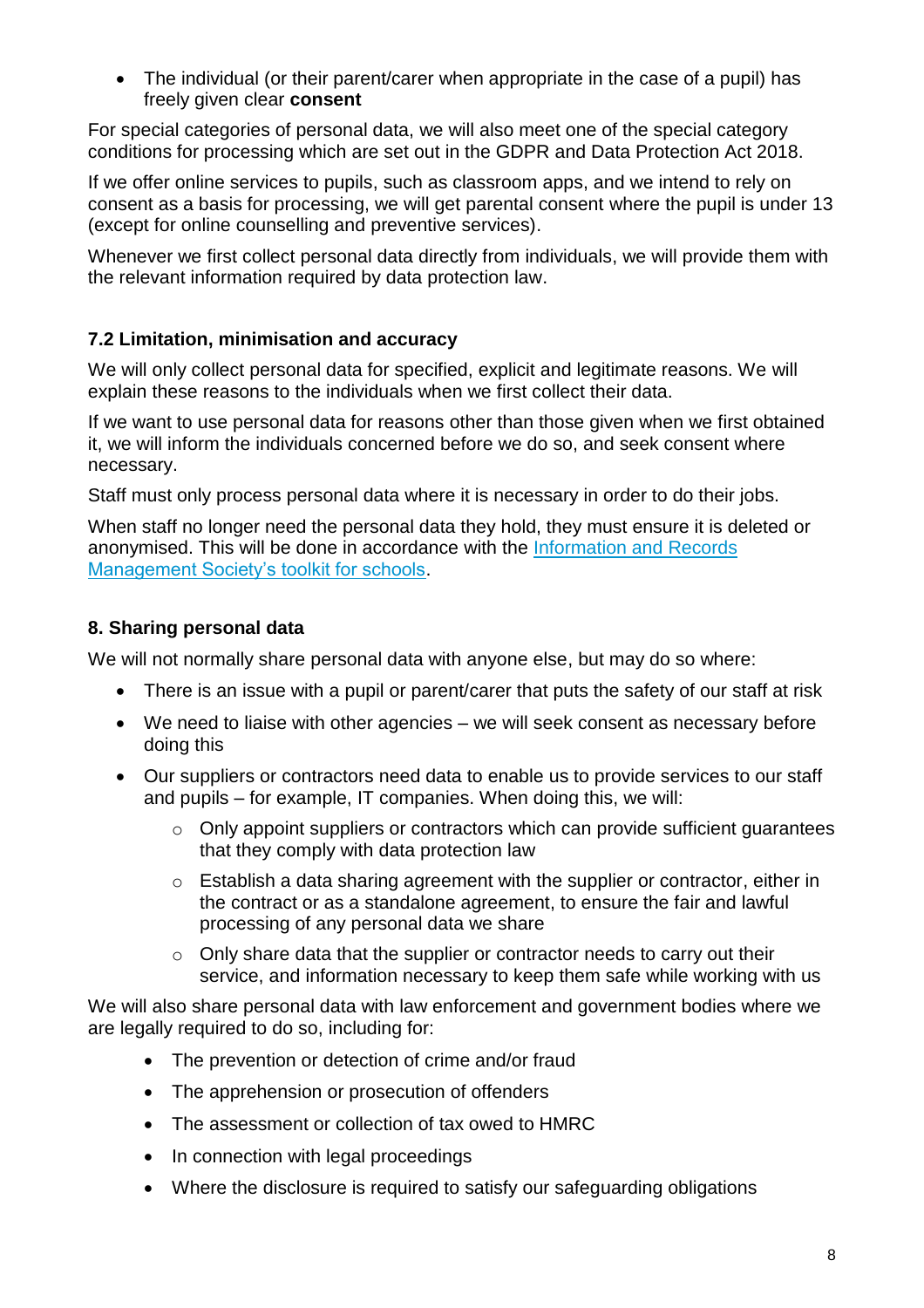• Research and statistical purposes, as long as personal data is sufficiently anonymised or consent has been provided

We may also share personal data with emergency services and local authorities to help them to respond to an emergency that affects any of our pupils or staff.

Where we transfer personal data to a country or territory outside the European Economic Area, we will do so in accordance with data protection law.

#### **9. Subject access requests and other rights of individuals**

#### **9.1 Subject access requests**

Individuals (including members of staff) have a right to make a 'subject access request' to gain access to personal information that the school holds about them. This includes:

- Confirmation that their personal data is being processed
- Access to a copy of the data
- The purposes of the data processing
- The categories of personal data concerned
- Who the data has been, or will be, shared with
- How long the data will be stored for, or if this isn't possible, the criteria used to determine this period
- The source of the data, if not the individual
- Whether any automated decision-making is being applied to their data, and what the significance and consequences of this might be for the individual

Subject access requests must be submitted in writing, by either letter, email or fax to the DPO. They should include:

- Name of individual
- Correspondence address
- Contact number and email address
- Details of the information requested

If staff receive a subject access request they must immediately forward it to the DPO.

#### **9.2 Children and subject access requests**

Personal data about a child belongs to that child, and not the child's parents or carers. For a parent or carer to make a subject access request with respect to their child, the child must either be unable to understand their rights and the implications of a subject access request, or have given their consent.

Children below the age of 12 are generally not regarded to be mature enough to understand their rights and the implications of a subject access request. Therefore, most subject access requests from parents or carers of pupils at our school may be granted without the express permission of the pupil. This is not a rule and a pupil's ability to understand their rights will always be judged on a case-by-case basis.

Children aged 12 and above are generally regarded to be mature enough to understand their rights and the implications of a subject access request. Therefore, most subject access requests from parents or carers of pupils at our school may not be granted without the express permission of the pupil. This is not a rule and a pupil's ability to understand their rights will always be judged on a case-by-case basis.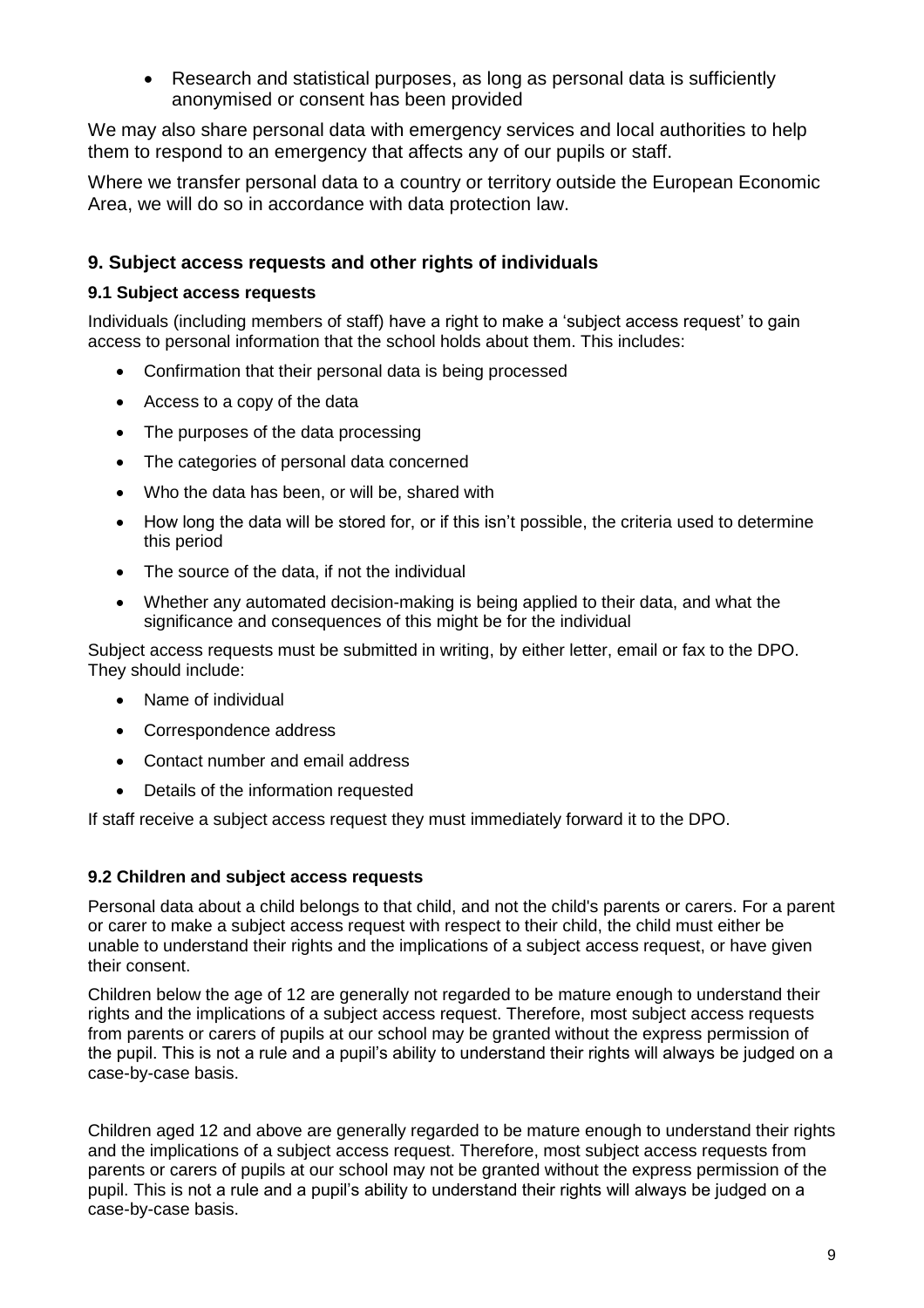#### **9.3 Responding to subject access requests**

When responding to requests, we:

- May ask the individual to provide 2 forms of identification
- May contact the individual via phone to confirm the request was made
- Will respond without delay and within 1 month of receipt of the request
- Will provide the information free of charge
- May tell the individual we will comply within 3 months of receipt of the request, where a request is complex or numerous. We will inform the individual of this within 1 month, and explain why the extension is necessary

We will not disclose information if it:

- Might cause serious harm to the physical or mental health of the pupil or another individual
- Would reveal that the child is at risk of abuse, where the disclosure of that information would not be in the child's best interests
- Is contained in adoption or parental order records
- Is given to a court in proceedings concerning the child

If the request is unfounded or excessive, we may refuse to act on it, or charge a reasonable fee, which takes into account administrative costs.

A request will be deemed unfounded or excessive if it is repetitive, or asks for further copies of the same information.

When we refuse a request, we will tell the individual why, and tell them they have the right to complain to the ICO.

#### **9.4 Other data protection rights of the individual**

In addition to the right to make a subject access request (see above), and to receive information when we are collecting their data about how we use and process it (see section 7), individuals also have the right to:

- Withdraw their consent to processing at any time
- Ask us to rectify, erase or restrict processing of their personal data, or object to the processing of it (in certain circumstances)
- Prevent use of their personal data for direct marketing
- Challenge processing which has been justified on the basis of public interest
- Request a copy of agreements under which their personal data is transferred outside of the European Economic Area
- Object to decisions based solely on automated decision making or profiling (decisions taken with no human involvement, that might negatively affect them)
- Prevent processing that is likely to cause damage or distress
- Be notified of a data breach in certain circumstances
- Make a complaint to the ICO
- Ask for their personal data to be transferred to a third party in a structured, commonly used and machine-readable format (in certain circumstances)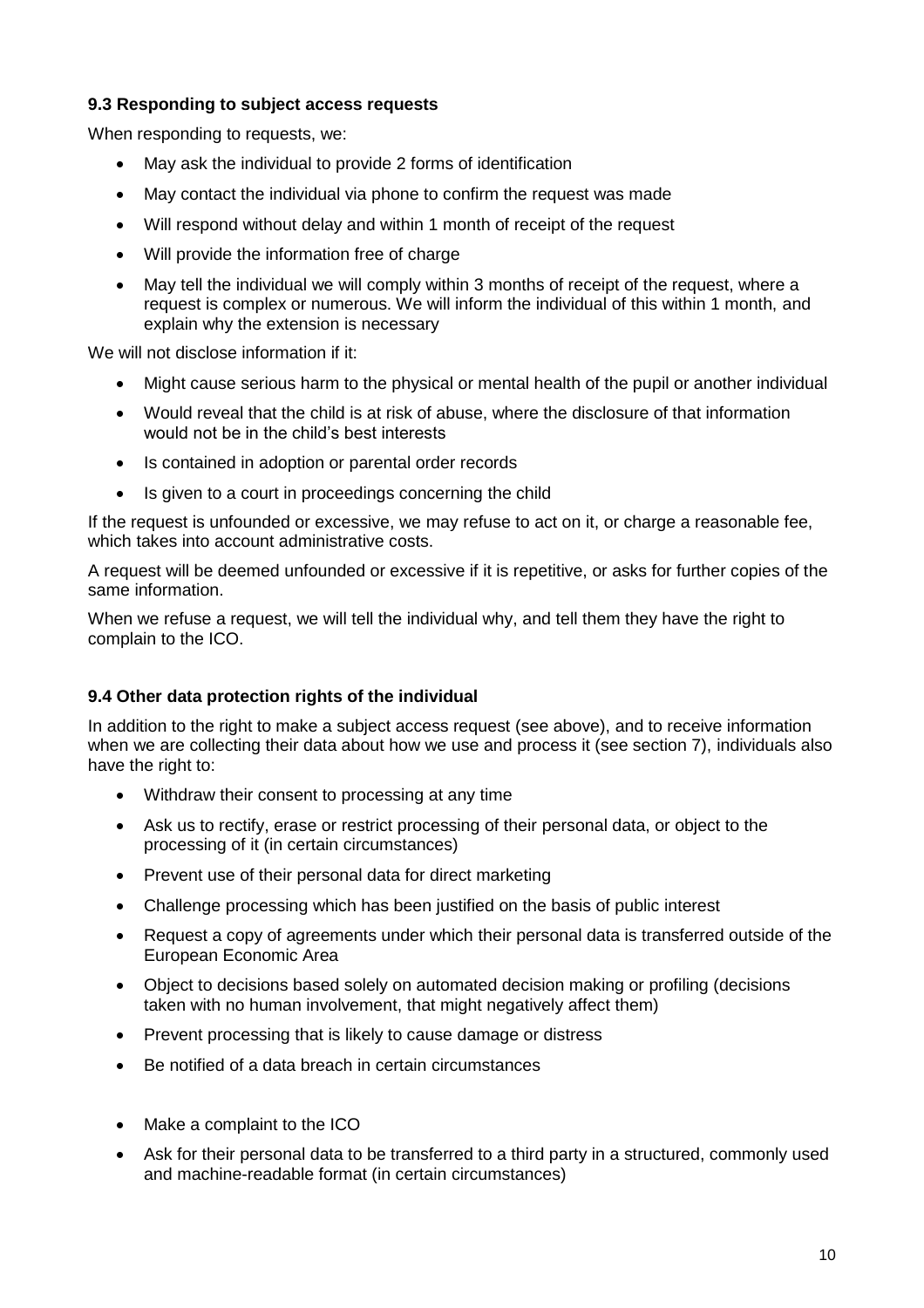Individuals should submit any request to exercise these rights to the DPO. If staff receive such a request, they must immediately forward it to the DPO.

#### **10. Parental requests to see the educational record**

Parents, or those with parental responsibility, have a legal right to free access to their child's educational record (which includes most information about a pupil) within 15 school days of receipt of a written request.

#### **11. CCTV**

We use CCTV in various locations around the school site to ensure it remains safe. We will adhere to the ICO's [code of practice](https://ico.org.uk/media/for-organisations/documents/1542/cctv-code-of-practice.pdf) for the use of CCTV.

We do not need to ask individuals' permission to use CCTV, but we make it clear where individuals are being recorded. Security cameras are clearly visible and accompanied by prominent signs explaining that CCTV is in use.

Any enquiries about the CCTV system should be directed to Kerry Taylor, DPO

No recordings are reviewed or saved without the completion by a member of SLT of a Subject Access Request form which is then held by the DPO. Video recordings will be shared with regulatory agencies if required.

Code of Practice for CCTV is held with this policy document

#### **12. Photographs and videos**

As part of our school activities, we may take photographs and record images of individuals within our school.

We will obtain written consent from parents/carers for photographs and videos to be taken of their child for communication, marketing and promotional materials. We will clearly explain how the photograph and/or video will be used to both the parent/carer and pupil.

We will obtain written consent from parents/carers, or pupils aged 18 and over, for photographs and videos to be taken of pupils for communication, marketing and promotional materials.

Where we need parental consent, we will clearly explain how the photograph and/or video will be used to both the parent/carer and pupil. Where we don't need parental consent, we will clearly explain to the pupil how the photograph and/or video will be used.

Uses may include:

- Within school on notice boards and in school magazines, brochures, newsletters, etc.
- Outside of school by external agencies such as the school photographer, newspapers, campaigns
- Online on our school website or social media pages

Consent can be refused or withdrawn at any time. If consent is withdrawn, we will delete the photograph or video and not distribute it further.

When using photographs and videos in this way we will not accompany them with any other personal information about the child, to ensure they cannot be identified.

See our E Safety policy and Induction brochure for more information on our use of photographs and videos.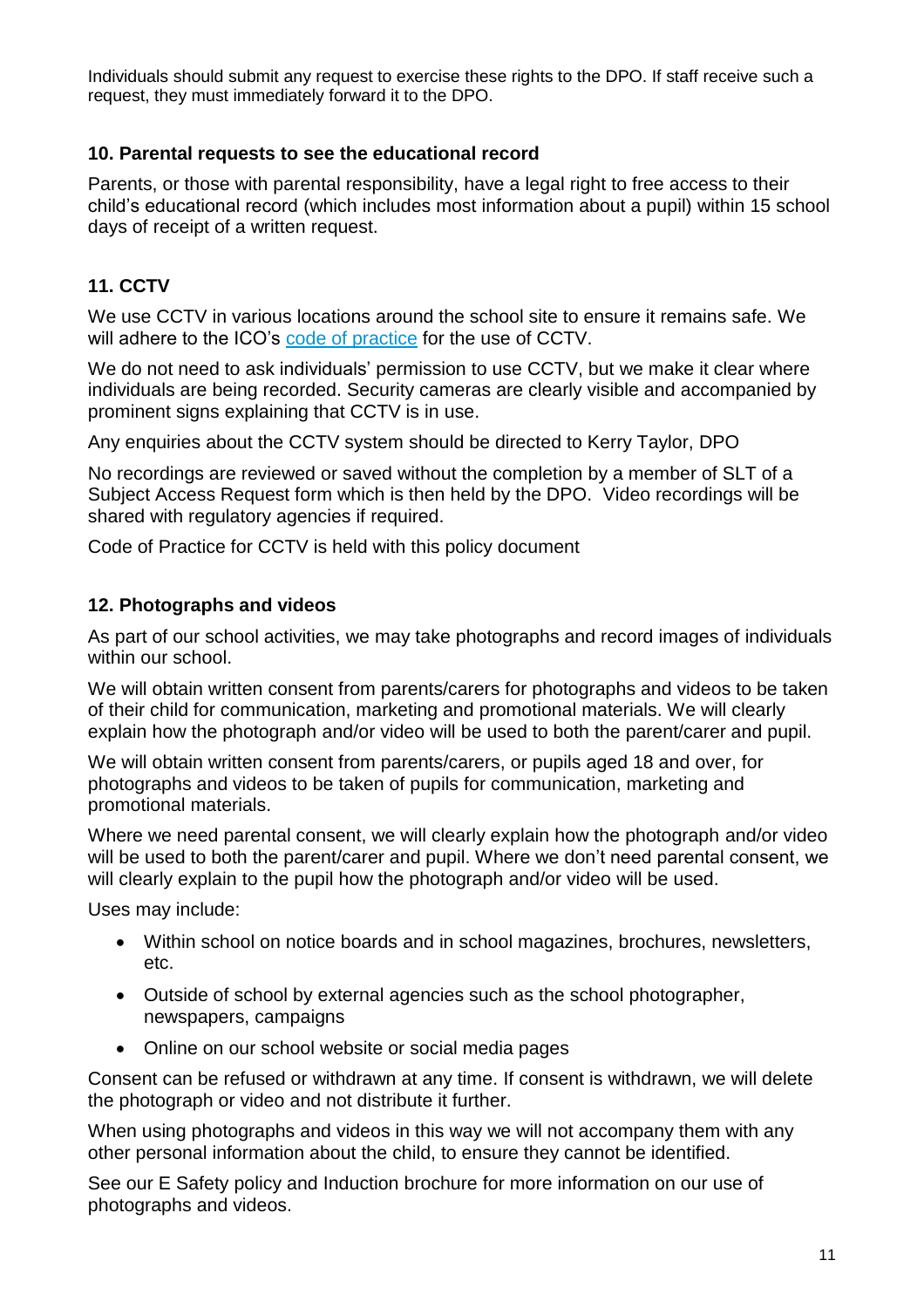#### **13. Data protection by design and default**

We will put measures in place to show that we have integrated data protection into all of our data processing activities, including:

- Appointing a suitably qualified DPO, and ensuring they have the necessary resources to fulfil their duties and maintain their expert knowledge
- Only processing personal data that is necessary for each specific purpose of processing, and always in line with the data protection principles set out in relevant data protection law (see section 6)
- Completing privacy impact assessments where the school's processing of personal data presents a high risk to rights and freedoms of individuals, and when introducing new technologies (the DPO will advise on this process)
- Integrating data protection into internal documents including this policy, any related policies and privacy notices
- Regularly training members of staff on data protection law, this policy, any related policies and any other data protection matters; we will also keep a record of attendance
- Regularly conducting reviews and audits to test our privacy measures and make sure we are compliant
- Maintaining records of our processing activities, including:
	- o For the benefit of data subjects, making available the name and contact details of our school and DPO and all information we are required to share about how we use and process their personal data (via our privacy notices)
	- o For all personal data that we hold, maintaining an internal record of the type of data, data subject, how and why we are using the data, any third-party recipients, how and why we are storing the data, retention periods and how we are keeping the data secure

#### **14. Data security and storage of records**

We will protect personal data and keep it safe from unauthorised or unlawful access, alteration, processing or disclosure, and against accidental or unlawful loss, destruction or damage.

In particular:

- Paper-based records and portable electronic devices, such as laptops and hard drives that contain personal data are kept under lock and key when not in use
- Papers containing confidential personal data must not be left on office and classroom desks, on staffroom tables, pinned to notice/display boards, or left anywhere else where there is general access
- Where personal information needs to be taken off site, staff must sign it in and out from the school office
- Passwords that are at least 8 characters long containing letters and numbers are used to access school computers, laptops and other electronic devices. Staff and pupils are reminded to change their passwords at regular intervals
- Encryption software is used to protect all portable devices and removable media, such as laptops and USB devices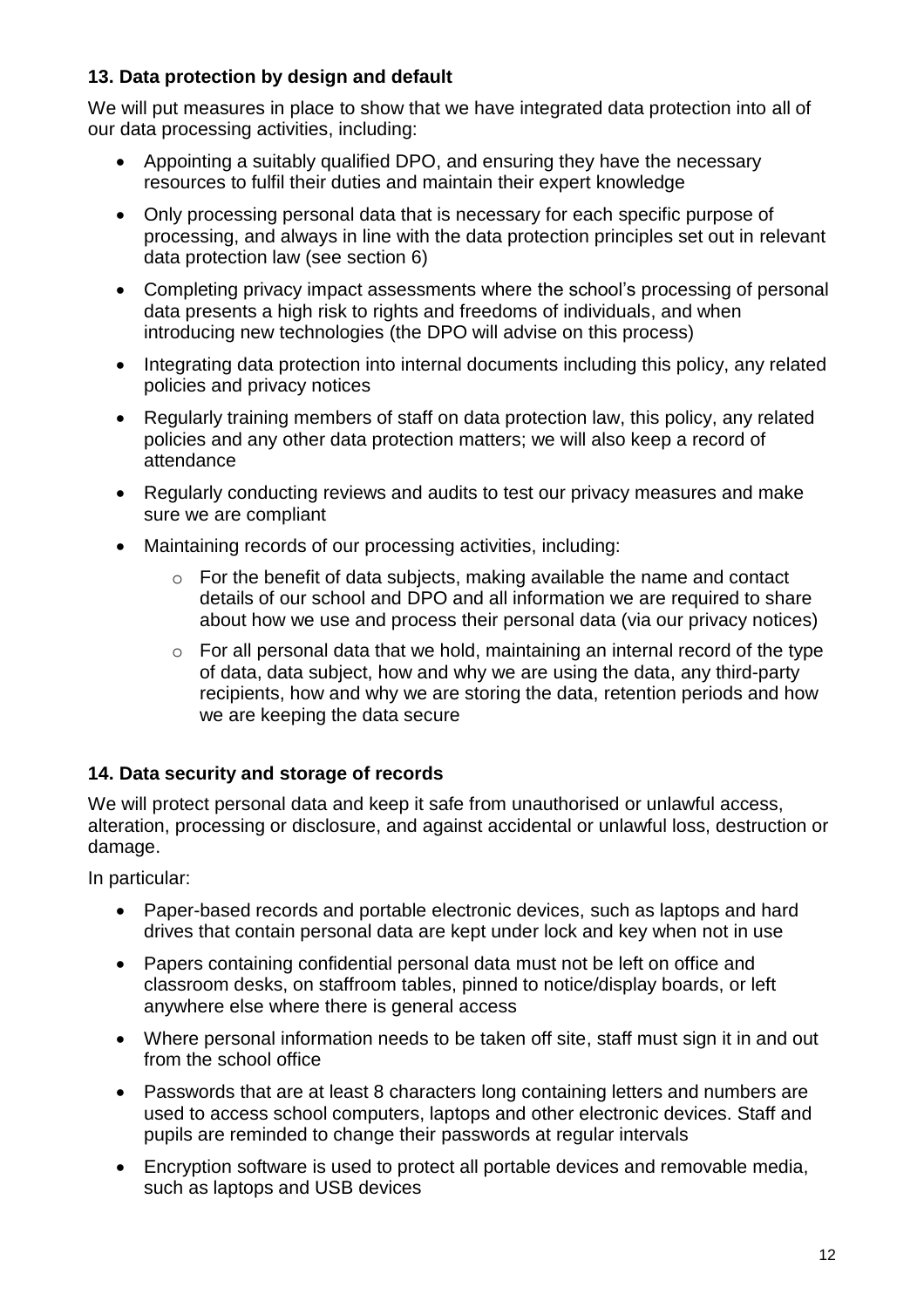- Staff, pupils or governors who store personal information on their personal devices are expected to follow the same security procedures as for school-owned equipment (see our E Safety, Staff Code of Conduct and Social Networking Policies). Staff to sign off that this is done at Induction or Annual Staff Training.
- Where we need to share personal data with a third party, we carry out due diligence and take reasonable steps to ensure it is stored securely and adequately protected (see section 8) – audit and spot checks to be carried out.

#### **15. Disposal of records**

Personal data that is no longer needed will be disposed of securely. Personal data that has become inaccurate or out of date will also be disposed of securely, where we cannot or do not need to rectify or update it.

For example, we will shred or incinerate paper-based records, and overwrite or delete electronic files. We may also use a third party to safely dispose of records on the school's behalf. If we do so, we will require the third party to provide sufficient guarantees that it complies with data protection law.

#### **16. Personal data breaches**

The school will make all reasonable endeavours to ensure that there are no personal data breaches.

In the unlikely event of a suspected data breach, we will follow the procedure set out in appendix 1.

When appropriate, we will report the data breach to the ICO within 72 hours. Such breaches in a school context may include, but are not limited to:

- A non-anonymised dataset being published on the school website which shows the exam results of pupils eligible for the pupil premium
- Safeguarding information being made available to an unauthorised person
- The theft of a school laptop containing non-encrypted personal data about pupils

#### **17. Training**

All staff and governors are provided with data protection training as part of their induction process.

Data protection will also form part of continuing professional development, where changes to legislation, guidance or the school's processes make it necessary.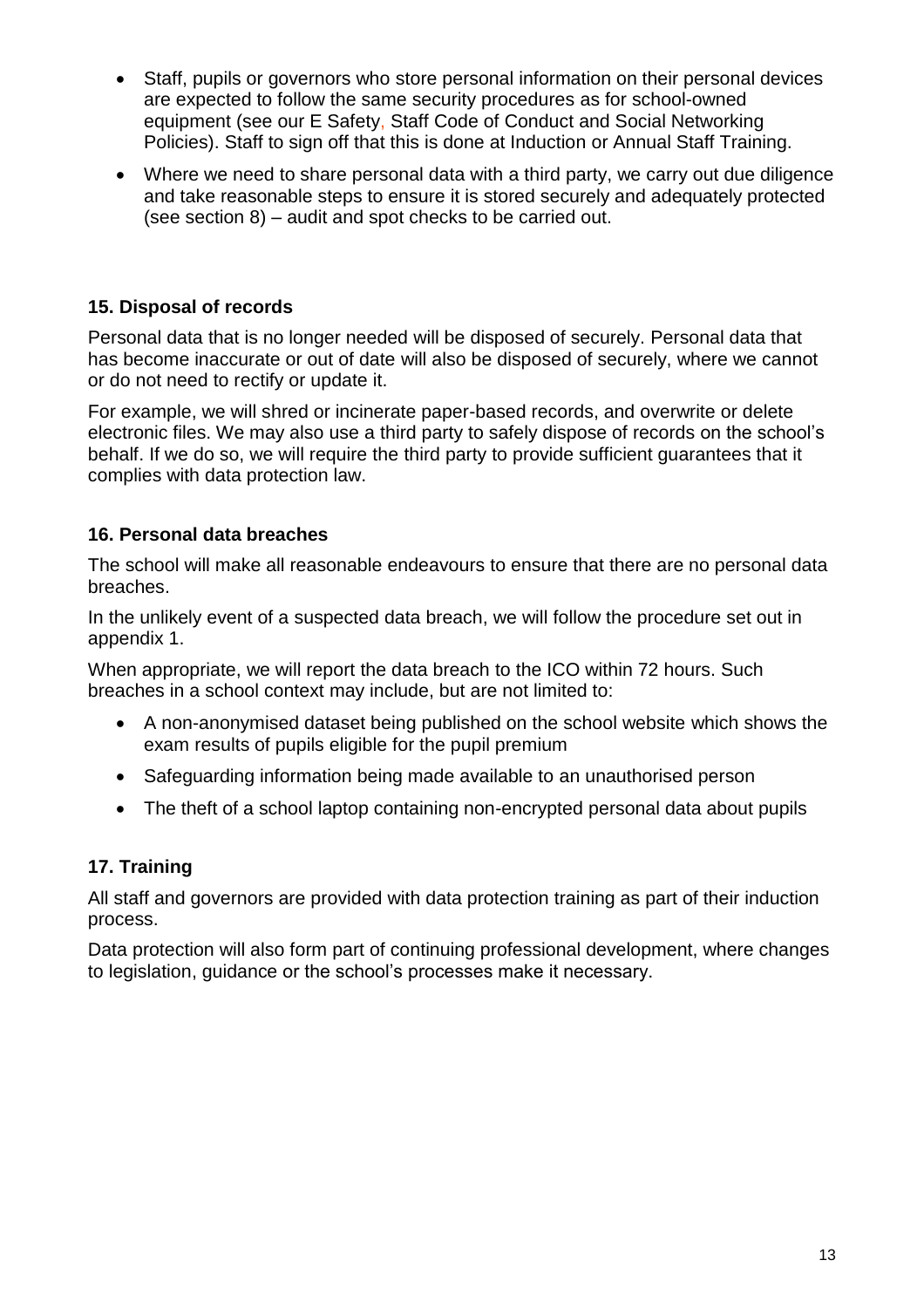#### **18. Monitoring arrangements**

The DPO is responsible for monitoring and reviewing this policy.

This policy will be reviewed and updated if necessary when the Data Protection Bill receives royal assent and becomes law (as the Data Protection Act 2018) – if any changes are made to the bill that affect our school's practice. Otherwise, or from then on, this policy will be reviewed **every 2 years** and shared with the full governing board.

#### **19. Links with other policies**

This data protection policy is linked to our:

- Freedom of information publication scheme
- E Safety Policy
- Staff Code of Conduct
- Child Protection Policy
- Staff Code of Conduct
- Social Networking Policy
- Code of Practice for CCTV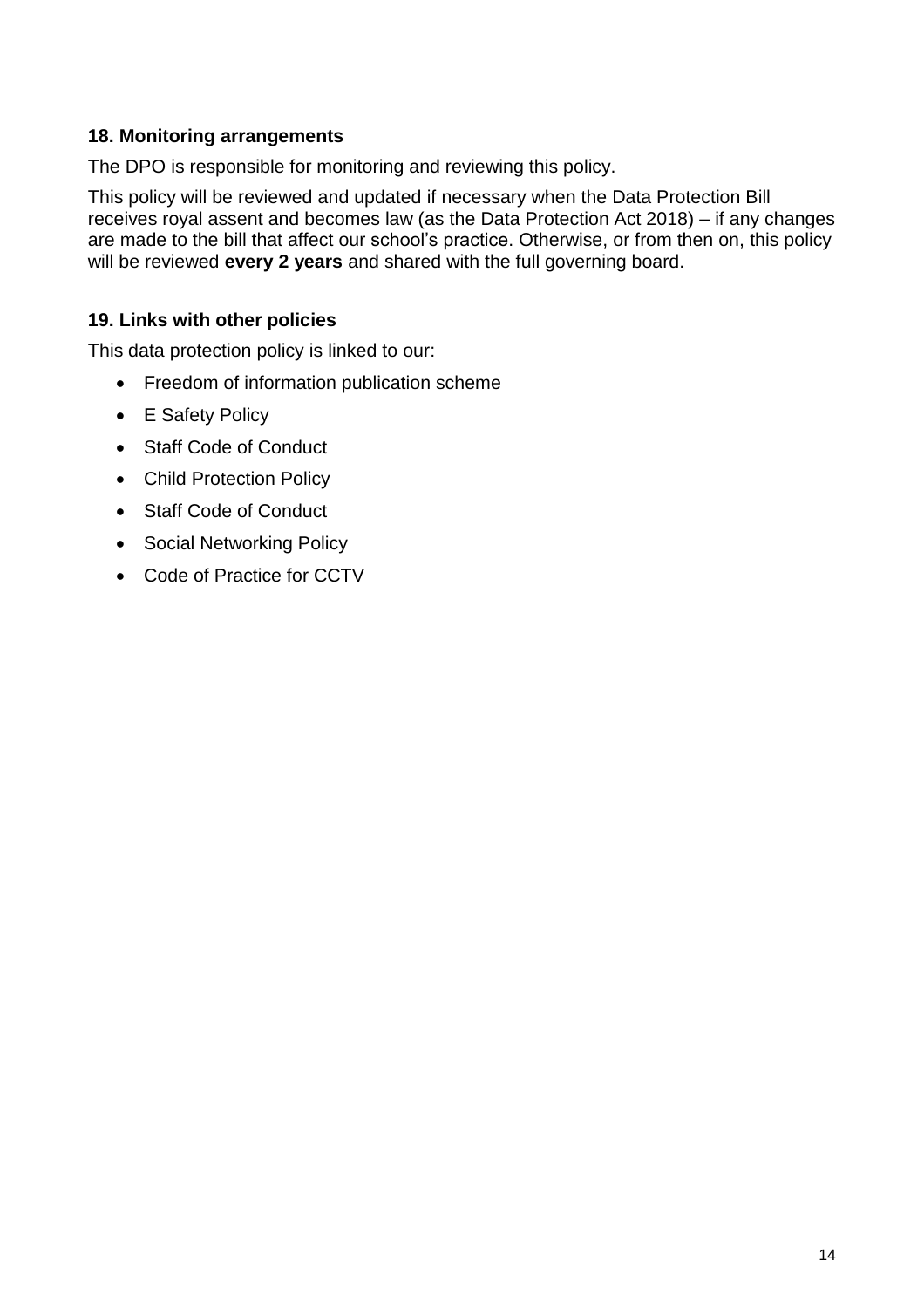#### **Appendix 1: Personal data breach procedure**

This procedure is based on [guidance on personal data breaches](https://ico.org.uk/for-organisations/guide-to-the-general-data-protection-regulation-gdpr/personal-data-breaches/) produced by the ICO.

- On finding or causing a breach, or potential breach, the staff member or data processor must immediately notify the DPO
- The DPO will investigate the report, and determine whether a breach has occurred. To decide, the DPO will consider whether personal data has been accidentally or unlawfully:
	- o Lost
	- o Stolen
	- o Destroyed
	- o Altered
	- o Disclosed or made available where it should not have been
	- o Made available to unauthorised people
- The DPO will alert the headteacher and the chair of governors
- The DPO will make all reasonable efforts to contain and minimise the impact of the breach, assisted by relevant staff members or data processors where necessary. (Actions relevant to specific data types are set out at the end of this procedure)
- The DPO will assess the potential consequences, based on how serious they are, and how likely they are to happen
- The DPO will work out whether the breach must be reported to the ICO. This must be judged on a case-by-case basis. To decide, the DPO will consider whether the breach is likely to negatively affect people's rights and freedoms, and cause them any physical, material or non-material damage (e.g. emotional distress), including through:
	- o Loss of control over their data
	- o Discrimination
	- o Identify theft or fraud
	- o Financial loss
	- o Unauthorised reversal of pseudonymisation (for example, key-coding)
	- o Damage to reputation
	- o Loss of confidentiality
	- o Any other significant economic or social disadvantage to the individual(s) concerned

If it's likely that there will be a risk to people's rights and freedoms, the DPO must notify the ICO.

- The DPO will document the decision (either way), in case, it is challenged later by the ICO or an individual affected by the breach. Documented decisions are stored on the DPO drive of the computer, which is only accessed, by DPO and DP.
- Where the ICO must be notified, the DPO will do this via the 'report a breach' page [of the ICO website](https://ico.org.uk/for-organisations/report-a-breach/) within 72 hours. As required, the DPO will set out: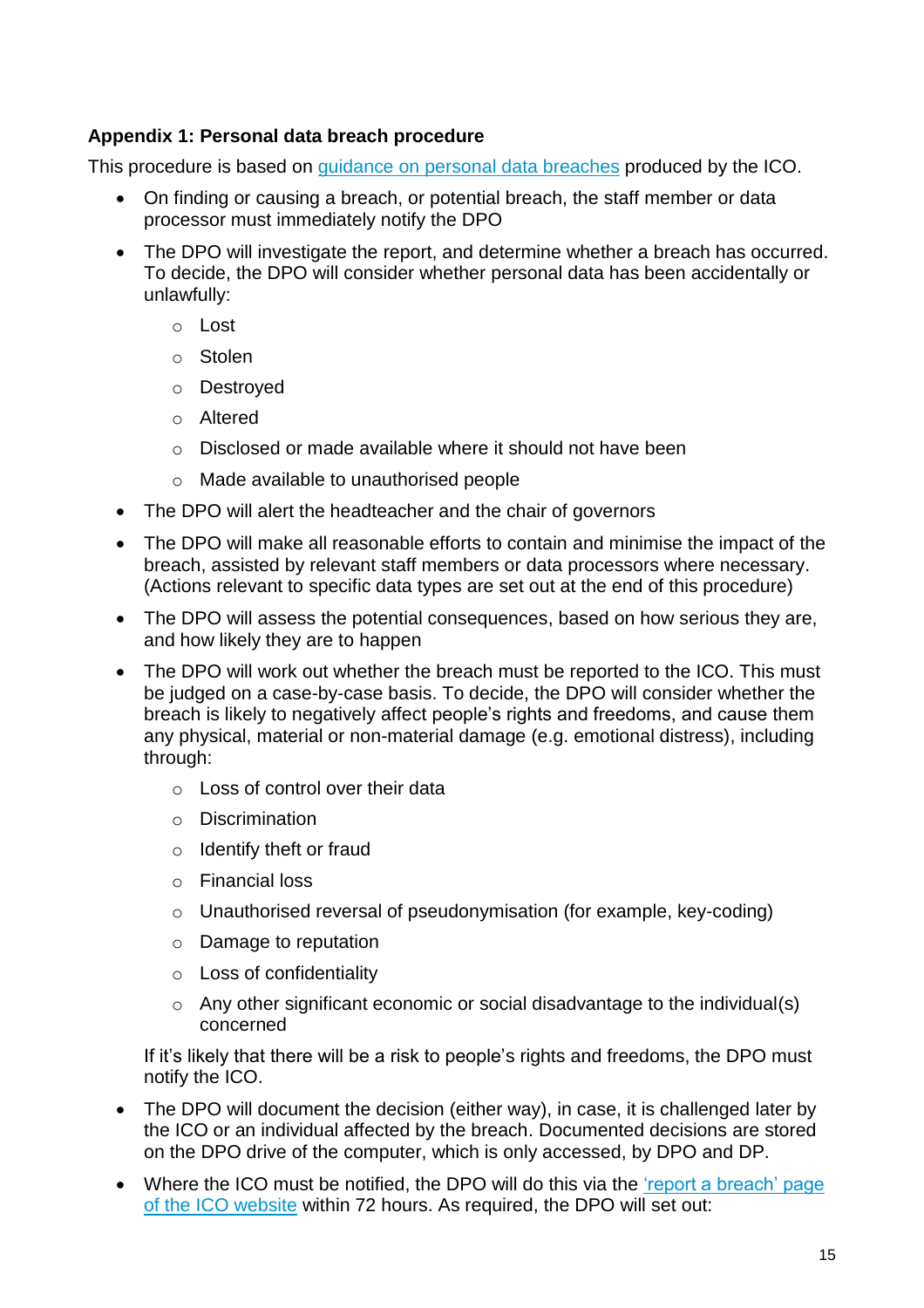- $\circ$  A description of the nature of the personal data breach including, where possible:
	- The categories and approximate number of individuals concerned
	- **The categories and approximate number of personal data records** concerned
- o The name and contact details of the DPO
- $\circ$  A description of the likely consequences of the personal data breach
- o A description of the measures that have been, or will be taken, to deal with the breach and mitigate any possible adverse effects on the individual(s) concerned
- If all the above details are not yet known, the DPO will report as much as they can within 72 hours. The report will explain that there is a delay, the reasons why, and when the DPO expects to have further information. The DPO will submit the remaining information as soon as possible
- The DPO will also assess the risk to individuals, again based on the severity and likelihood of potential or actual impact. If the risk is high, the DPO will promptly inform, in writing, all individuals whose personal data has been breached. This notification will set out:
	- o The name and contact details of the DPO
	- o A description of the likely consequences of the personal data breach
	- $\circ$  A description of the measures that have been, or will be, taken to deal with the data breach and mitigate any possible adverse effects on the individual(s) concerned
- The DPO will notify any relevant third parties who can help mitigate the loss to individuals – for example, the police, insurers, banks or credit card companies
- The DPO will document each breach, irrespective of whether it is reported to the ICO. For each breach, this record will include the:
	- o Facts and cause
	- o Effects
	- o Action taken to contain it and ensure it does not happen again (such as establishing more robust processes or providing further training for individuals)

Records of all breaches will be stored – designated drive within the computer system, solely for DPO.

The DPO and Headteacher will meet to review what happened and how it can be stopped from happening again. This meeting will happen as soon as reasonably possible

#### **Actions to minimise the impact of data breaches**

We will take the actions set out below to mitigate the impact of different types of data breach, focusing especially on breaches involving particularly risky or sensitive information. We will review the effectiveness of these actions and amend them as necessary after any data breach. The Compass Learning Centre will undertake ongoing training/reflective practice and annual update for all staff with regard to the safeguarding of personal data.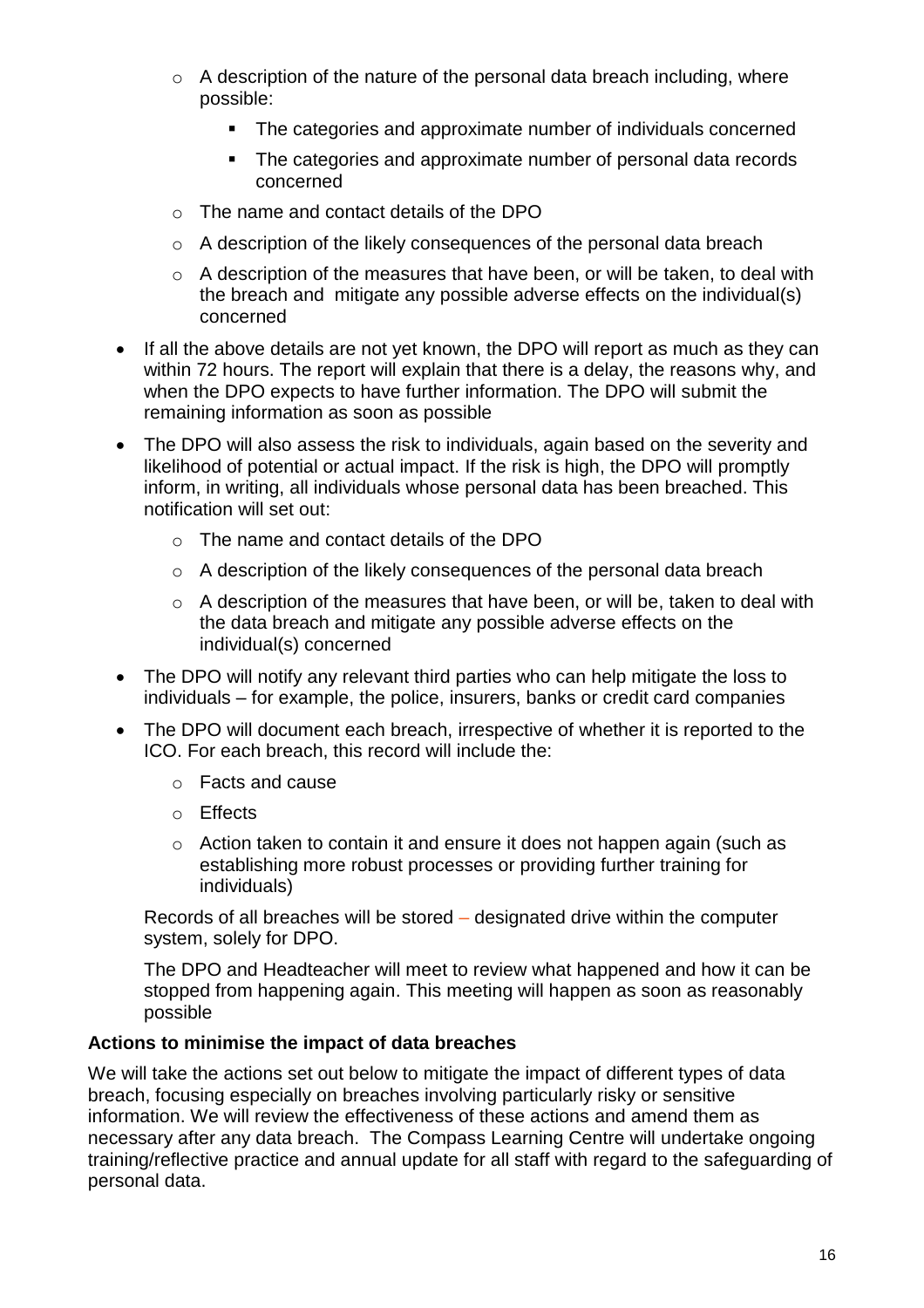#### *Sensitive information being disclosed via email (including safeguarding records)*

- *If special category data (sensitive information) is accidentally made available via email to unauthorised individuals, the sender must attempt to recall the email as soon as they become aware of the error*
- *Members of staff who receive personal data sent in error must alert the sender and the DPO as soon as they become aware of the error*
- *If the sender is unavailable or cannot recall the email for any reason, the DPO will ask the ICT department to recall it*
- In any cases where the recall is unsuccessful, the DPO will contact the relevant *unauthorised individuals who received the email, explain that the information was sent in error, and request that those individuals delete the information and do not share, publish, save or replicate it in any way*
- *The DPO will ensure we receive a written response from all the individuals who received the data, confirming that they have complied with this request*
- *The DPO will carry out an internet search to check that the information has not been made public; if it has, we will contact the publisher/website owner or administrator to request that the information is removed from their website and deleted*

*Other types of breach that you might want to consider could include:*

- *Details of pupil premium interventions for named children being published on the school website*
- *Non-anonymised pupil exam results or staff pay information being shared with governors*
- *A school laptop containing non-encrypted sensitive personal data being stolen or hacked*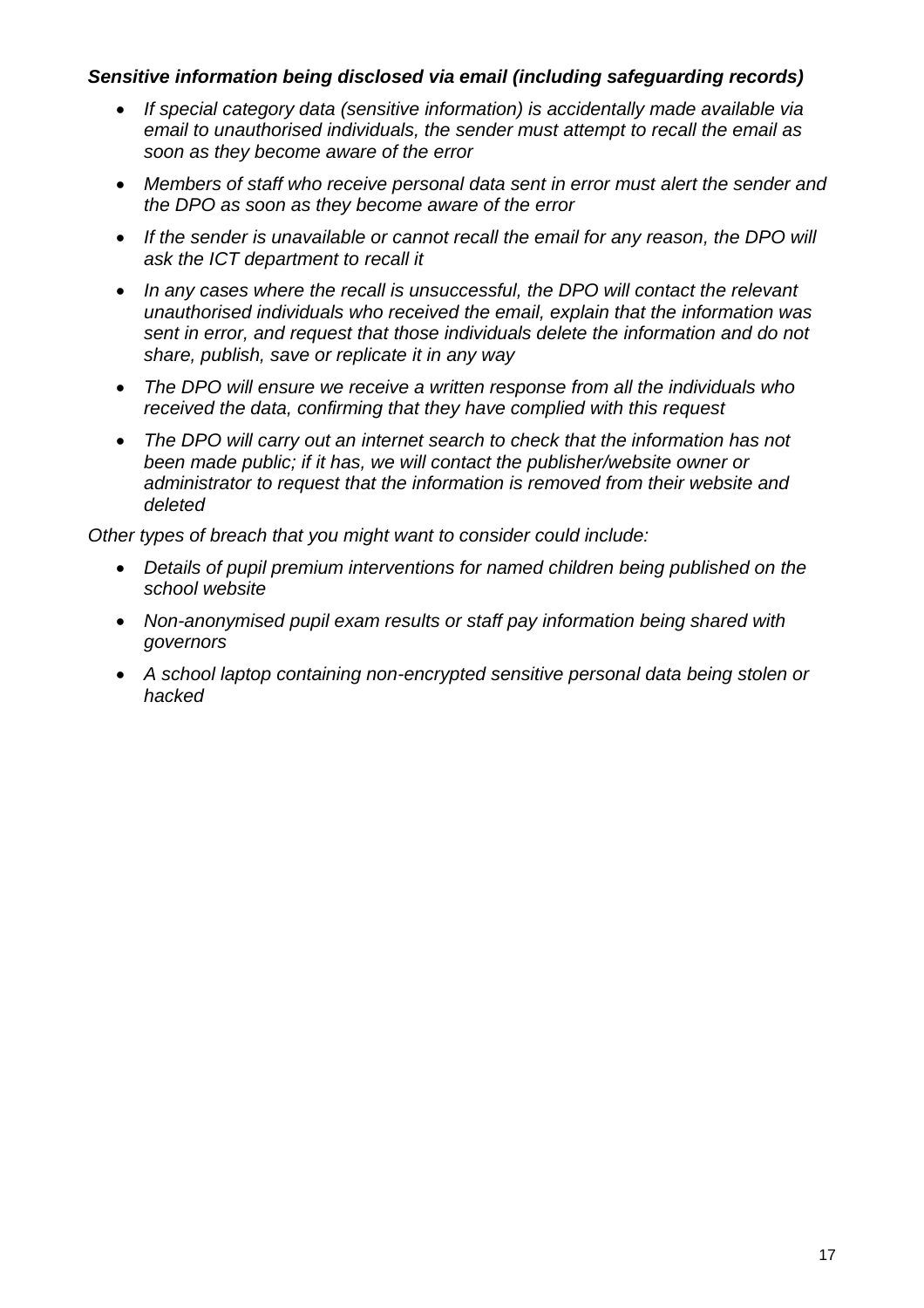# **Privacy Notice (How we use school workforce information)**

### **The categories of school workforce information that we collect, process, hold and share include:**

- personal information (such as name, employee or teacher number, national insurance number)
- special categories of data including characteristics information such as gender, age, ethnic group
- contract information (such as start dates, hours worked, post, roles and salary information)
- work absence information (such as number of absences and reasons)
- qualifications (and, where relevant, subjects taught)
- Record of any known disability

## **Why we collect and use this information**

We use school workforce data to:

- enable the development of a comprehensive picture of the workforce and how it is deployed
- inform the development of recruitment and retention policies
- enable individuals to be paid

### **The lawful basis on which we process this information**

On the 25th May 2018, the Data Protection Act 1998 will be replaced by the General Data Protection Regulation (GDPR). The condition for processing under the GDPR will be: Article 6

- 1. Processing shall be lawful only if and to the extent that at least one of the following applies:
- (c)Processing is necessary for compliance with a legal obligation to which the controller is subject;

Article 9

- 1. Processing of personal data revealing racial or ethnic origin, political opinions, religious or philosophical beliefs, or trade union membership, and the processing of genetic data, biometric data for the purpose of uniquely identifying a natural person, data concerning health or data concerning a natural person's sex life or sexual orientation shall be prohibited.
- 2. Paragraph 1 shall not apply if one of the following applies:
	- (j) Processing is necessary for archiving purposes in the public interest, scientific or historical research purposes or statistical purposes in accordance with Article 89(1) based on Union or Member State law which shall be proportionate to the aim pursued, respect the essence of the right to data protection and provide for suitable and specific measures to safeguard the fundamental rights and the interests of the data subject.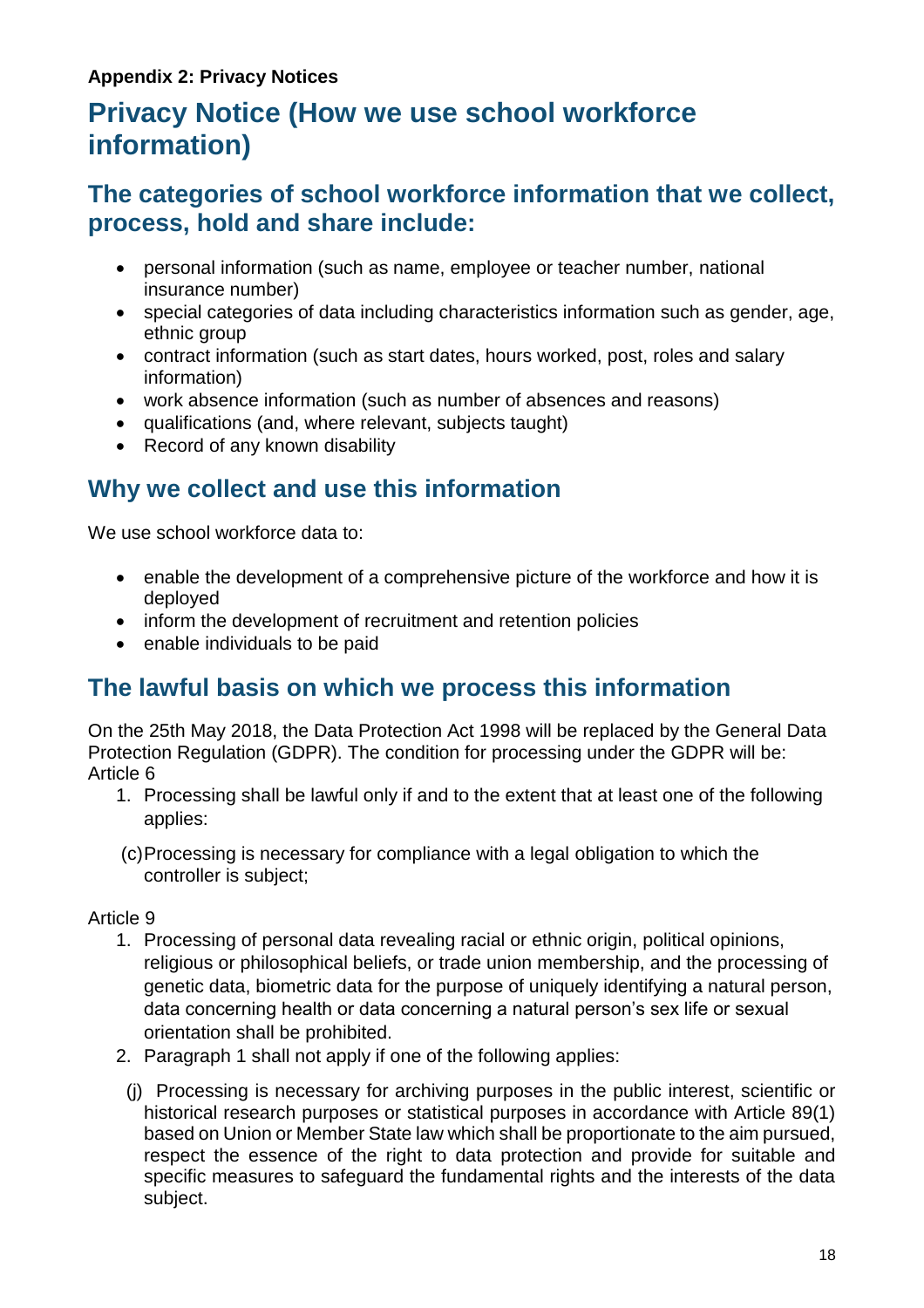Education Act 2005 sections 113 and 114 - is a statutory requirement on schools and local authorities for the submission of the school workforce census return, including a set of individual staff records.

## **Collecting this information**

Whilst the majority of information you provide to us is mandatory, some of it is provided to us on a voluntary basis. In order to comply with data protection legislation, we will inform you whether you are required to provide certain school workforce information to us or if you have a choice in this.

## **Storing this information**

We hold school workforce data for the duration of the post holders contract at Compass Learning Centre

### **Who we share this information with**

We routinely share this information with:

- our local authority
- the Department for Education (DfE)

### **Why we share school workforce information**

We do not share information about workforce members with anyone without consent unless the law and our policies allow us to do so.

#### **Dorset County Council**

We are required to share information about our workforce members with our local authority (LA) under section 5 of the Education (Supply of Information about the School Workforce) (England) Regulations 2007 and amendments.

#### **Department for Education (DfE)**

We share personal data with the Department for Education (DfE) on a statutory basis. This data sharing underpins workforce policy monitoring, evaluation, and links to school funding / expenditure and the assessment educational attainment.

We are required to share information about our school employees with our local authority (LA) and the Department for Education (DfE) under section 5 of the Education (Supply of Information about the School Workforce) (England) Regulations 2007 and amendments.

### **Data collection requirements**

The DfE collects and processes personal data relating to those employed by schools (including Multi Academy Trusts) and local authorities that work in state funded schools (including all maintained schools, all academies and free schools and all special schools including Pupil Referral Units and Alternative Provision). All state funded schools are required to make a census submission because it is a statutory return under sections 113 and 114 of the Education Act 2005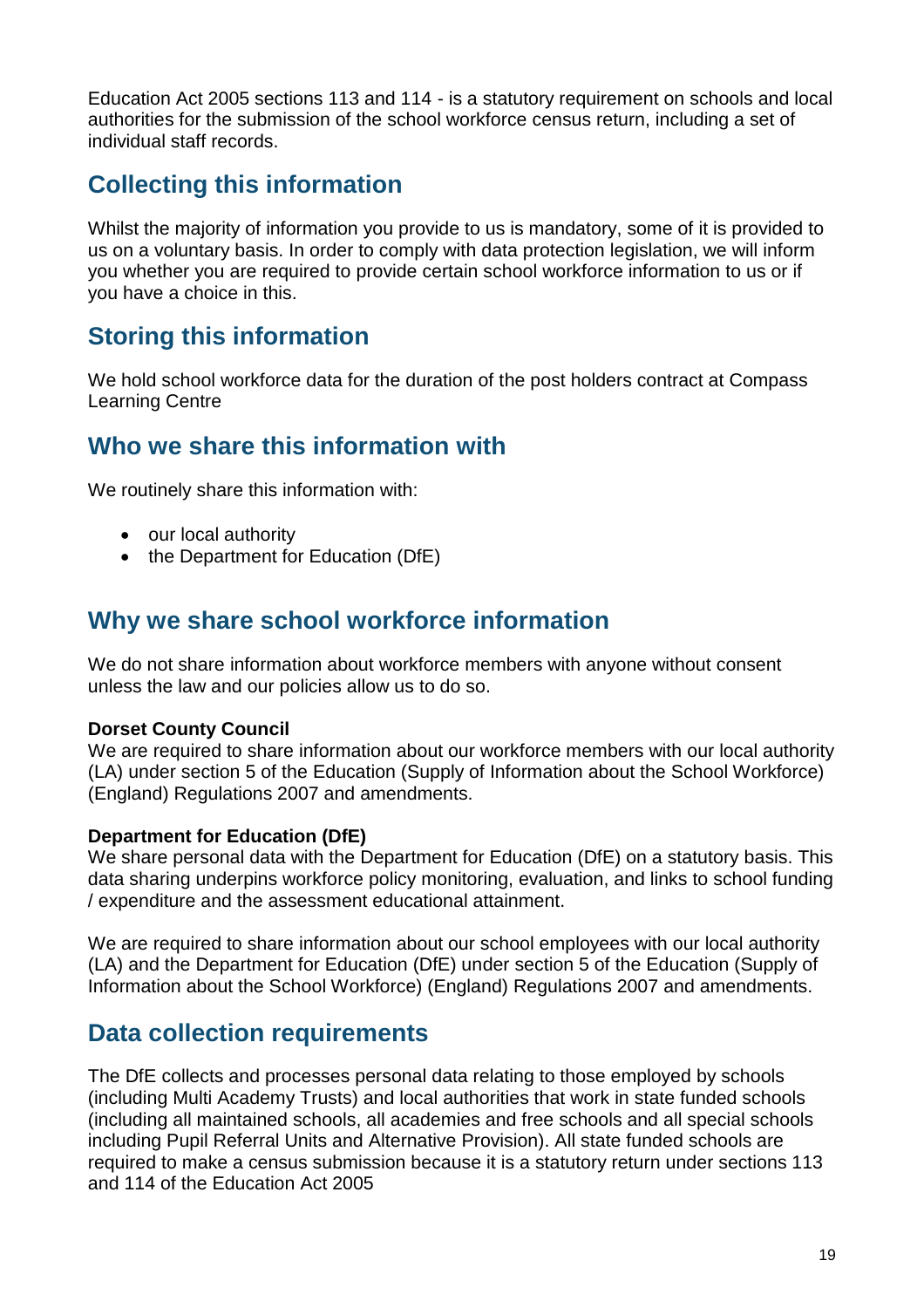To find out more about the data collection requirements placed on us by the Department for Education including the data that we share with them, go to [https://www.gov.uk/education/data-collection-and-censuses-for-schools.](https://www.gov.uk/education/data-collection-and-censuses-for-schools)

The department may share information about school employees with third parties who promote the education or well-being of children or the effective deployment of school staff in England by:

- conducting research or analysis
- producing statistics
- providing information, advice or guidance

The department has robust processes in place to ensure that the confidentiality of personal data is maintained and there are stringent controls in place regarding access to it and its use. Decisions on whether DfE releases personal data to third parties are subject to a strict approval process and based on a detailed assessment of:

- who is requesting the data
- the purpose for which it is required
- the level and sensitivity of data requested; and
- the arrangements in place to securely store and handle the data

To be granted access to school workforce information, organisations must comply with its strict terms and conditions covering the confidentiality and handling of the data, security arrangements and retention and use of the data.

For more information about the department's data sharing process, please visit: <https://www.gov.uk/data-protection-how-we-collect-and-share-research-data>

To contact the department:<https://www.gov.uk/contact-dfe>

### **Requesting access to your personal data**

Under data protection legislation, you have the right to request access to information about you that we hold. To make a request for your personal information, contact Mrs Michelle Nokes, Data Manager

You also have the right to:

- object to processing of personal data that is likely to cause, or is causing, damage or distress
- prevent processing for the purpose of direct marketing
- object to decisions being taken by automated means
- in certain circumstances, have inaccurate personal data rectified, blocked, erased or destroyed; and
- claim compensation for damages caused by a breach of the Data Protection regulations

If you have a concern about the way we are collecting or using your personal data, we ask that you raise your concern with us in the first instance. Alternatively, you can contact the Information Commissioner's Office at<https://ico.org.uk/concerns/>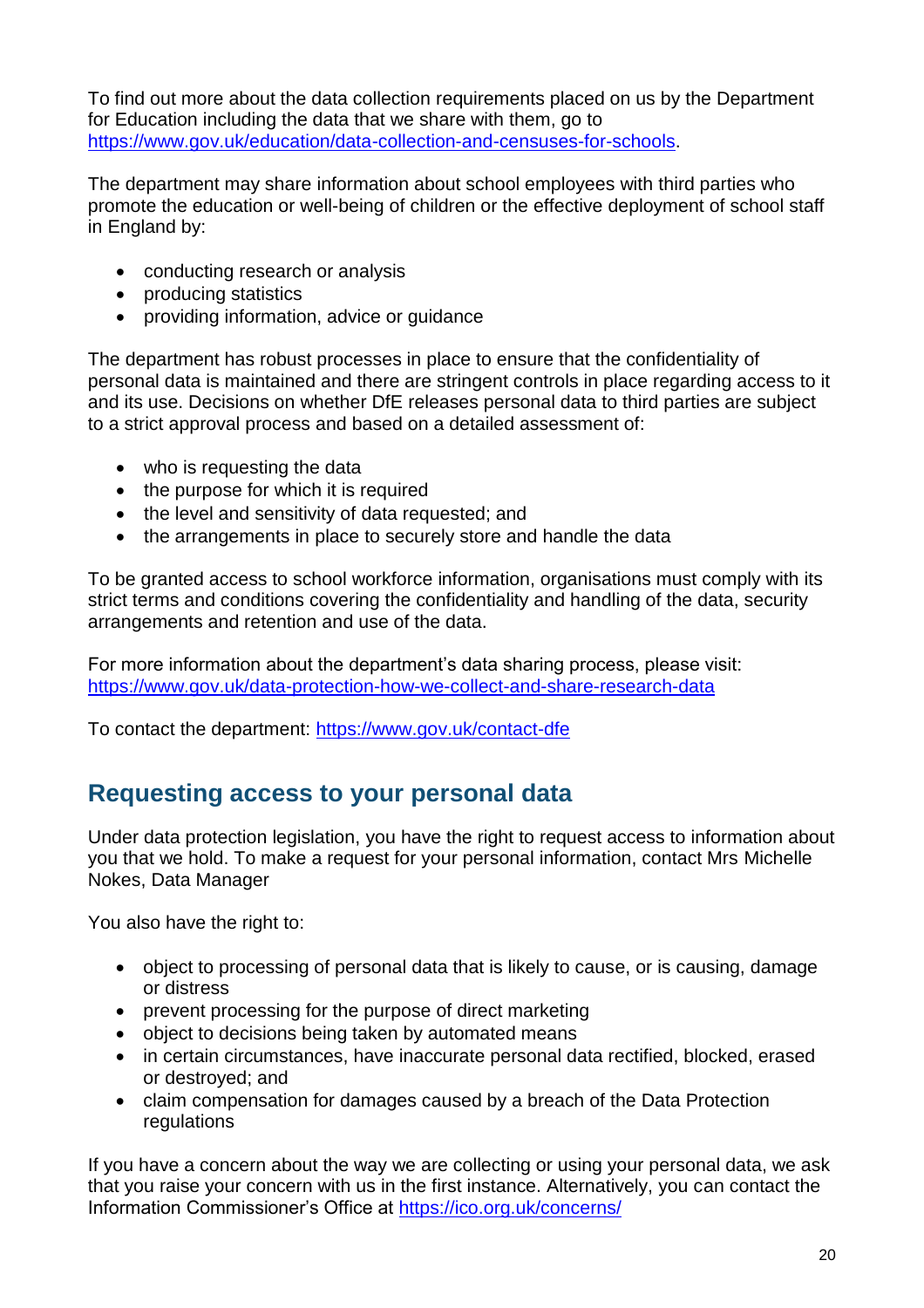## **Further information**

If you would like to discuss anything in this privacy notice, please contact:

Mrs K Taylor Business Manager Compass Learning Centre, 307a Chickerell Road, Weymouth **Dorset** DT4 0QU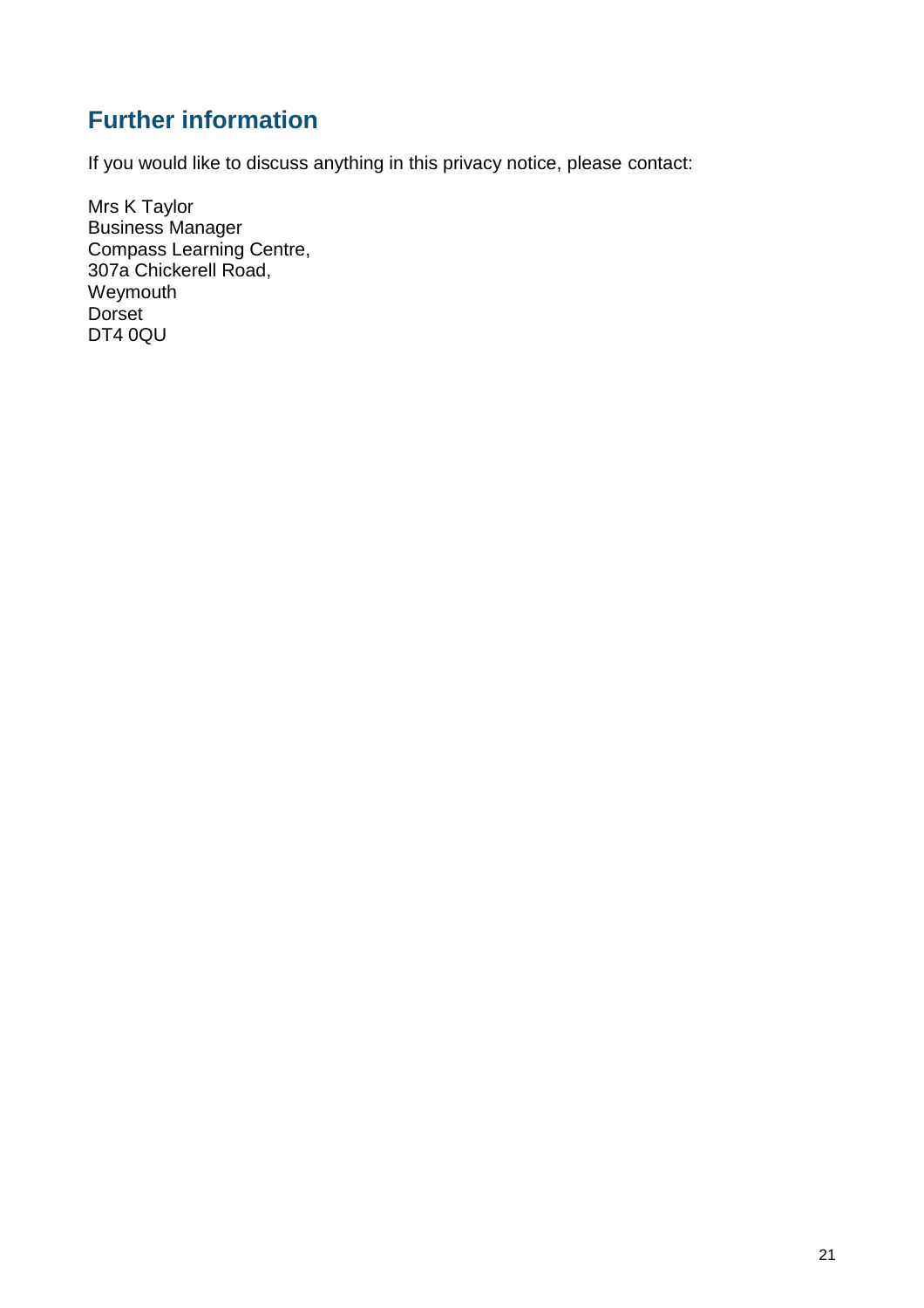# **Privacy Notice (How we use student information)**

### **The categories of student information that we collect, hold and share include:**

- Personal information (such as name, unique pupil number and address, parent/guardian)
- Characteristics (such as ethnicity, language, nationality, country of birth and free school meal eligibility)
- Attendance information (such as sessions attended, number of absences and absence reasons)
- Assessment information
- Medical conditions
- Special Educational Needs and Disability
- Behaviour and exclusions
- Education/school history
- Siblings information

### **Why we collect and use this information**

We use the student data:

to support student learning

- to monitor and report on student progress
- to provide appropriate pastoral care
- to assess the quality of our services
- to comply with the law regarding data sharing
- to safeguard students

### **The lawful basis on which we use this information**

On the 25th May 2018 the Data Protection Act 1998 will be replaced by the General Data Protection Regulation (GDPR). The condition for processing under the GDPR will be:

Article 6

- 2. Processing shall be lawful only if and to the extent that at least one of the following applies:
- (c)Processing is necessary for compliance with a legal obligation to which the controller is subject;

#### Article 9

- 2. Processing of personal data revealing racial or ethnic origin, political opinions, religious or philosophical beliefs, or trade union membership, and the processing of genetic data, biometric data for the purpose of uniquely identifying a natural person, data concerning health or data concerning a natural person's sex life or sexual orientation shall be prohibited.
- 3. Paragraph 1 shall not apply if one of the following applies: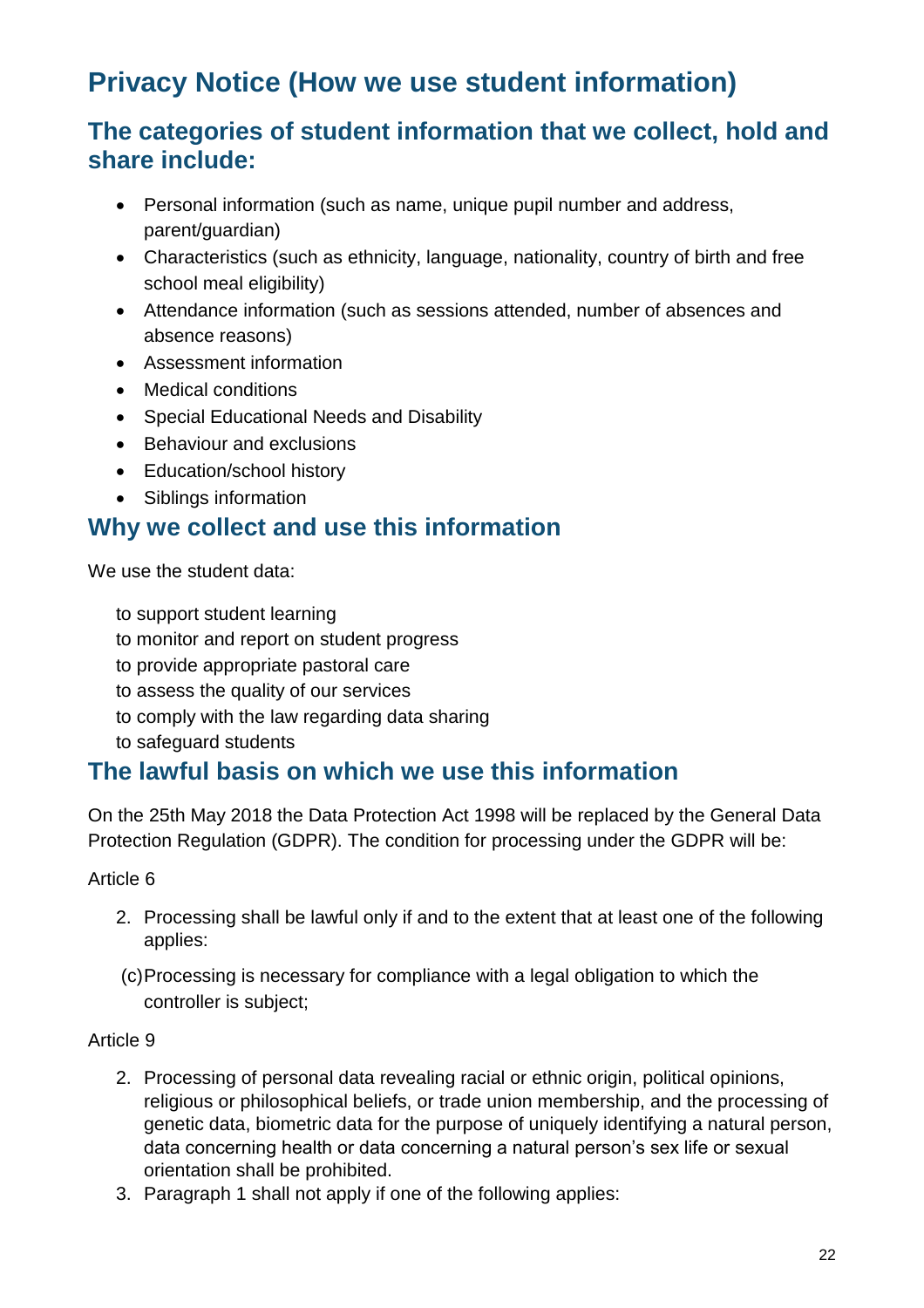(j) Processing is necessary for archiving purposes in the public interest, scientific or historical research purposes or statistical purposes in accordance with Article 89(1) based on Union or Member State law which shall be proportionate to the aim pursued, respect the essence of the right to data protection and provide for suitable and specific measures to safeguard the fundamental rights and the interests of the data subject.

The Education (Information about Individual Pupils) (England) Regulations 2013 - Regulation 5 'Provision of information by non-maintained special schools and Academies to the Secretary of State' states 'Within fourteen days of receiving a request from the Secretary of State, the proprietor of a non-maintained special school or an Academy (shall provide to the Secretary of State such of the information referred to in Schedule 1 and (where the request stipulates) in respect of such categories of pupils, or former pupils, as is so requested.'

The Education Act 1996 - Section 537A – states that we provide individual pupil information as the relevant body such as the Department for Education.

Children's Act 1989 – Section 83 – places a duty on the Secretary of State or others to conduct research.

## **Collecting student information**

Whilst the majority of student information you provide to us is mandatory, some of it is provided to us on a voluntary basis. In order to comply with the General Data Protection Regulation, we will inform you whether you are required to provide certain pupil information to us or if you have a choice in this.

## **Storing student data**

We hold student data for the duration of time each the child remains a student of Compass Learning Centre**.**

### **Who we share student information with**

We routinely share student information with:

- schools that the student's attend after leaving us
- our local authority
- the Department for Education (DfE)
- NHS/school nurse
- Third party professional services i.e. Social Services, Social Care Teams

### **Why we share student information**

We do not share information about our students with anyone without consent unless the law and our policies allow us to do so.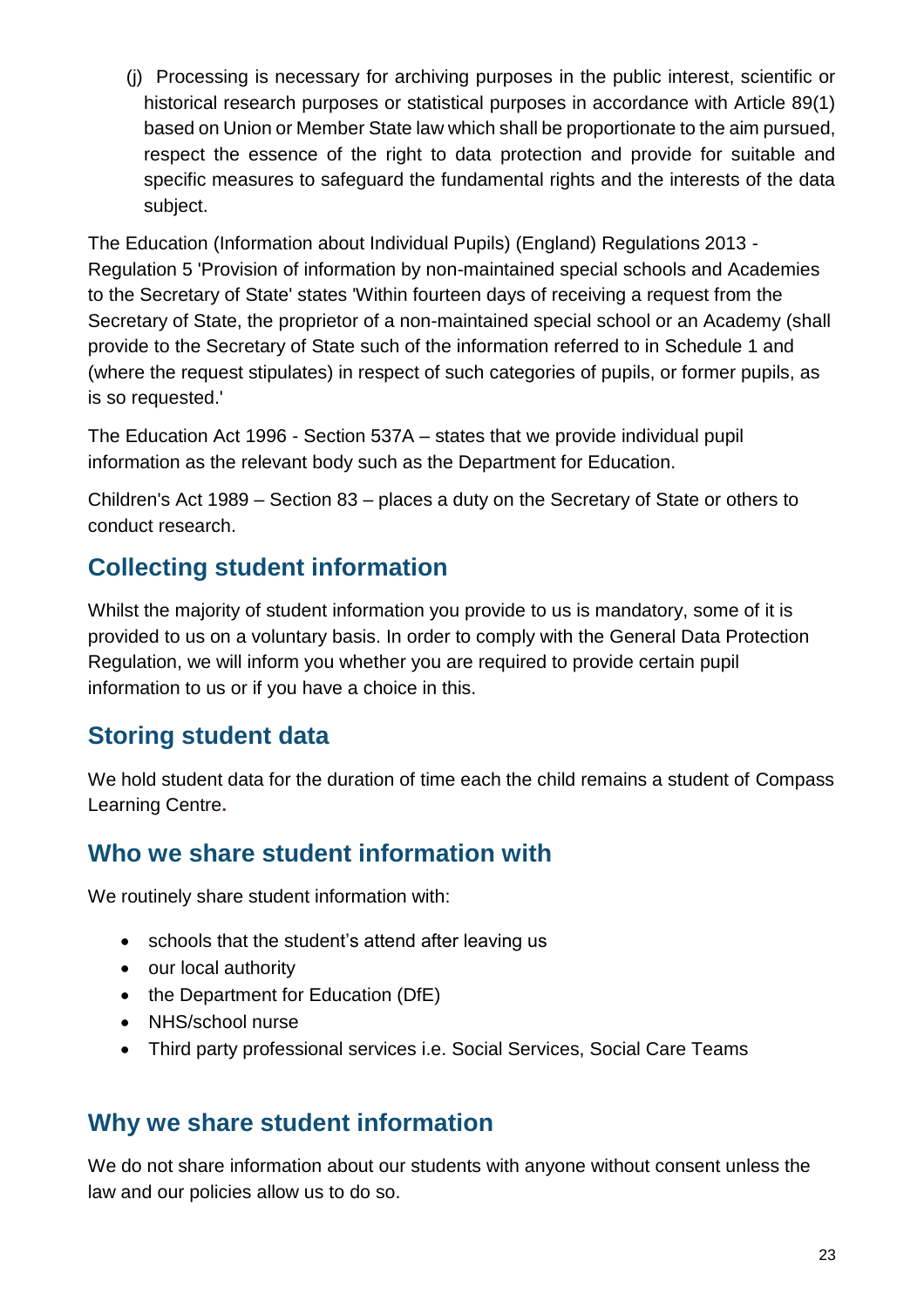We share students' data with the Department for Education (DfE) on a statutory basis. This data sharing underpins school funding and educational attainment policy and monitoring.

We are required to share information about our students with our local authority (LA) and the Department for Education (DfE) under section 3 of The Education (Information About Individual Pupils) (England) Regulations 2013.

## **Data collection requirements:**

To find out more about the data collection requirements placed on us by the Department for Education (for example; via the school census) go to [https://www.gov.uk/education/data-collection-and-censuses-for-schools.](https://www.gov.uk/education/data-collection-and-censuses-for-schools)

## **Youth support services**

### **Students aged 13+**

Once our students reach the age of 13, we also pass student information to our local authority and / or provider of youth support services as they have responsibilities in relation to the education or training of 13-19 year olds under section 507B of the Education Act 1996.

This enables them to provide services as follows:

- youth support services
- careers advisers

A parent or guardian can request that **only** their child's name, address and date of birth is passed to their local authority or provider of youth support services by informing us. This right is transferred to the child / student once he/she reaches the age 16.

### **Students aged 16+**

We will also share certain information about students aged 16+ with our local authority and / or provider of youth support services as they have responsibilities in relation to the education or training of 13-19 year olds under section 507B of the Education Act 1996.

This enables them to provide services as follows:

- post-16 education and training providers
- youth support services
- careers advisers
- For more information about services for young people, please visit our local authority website.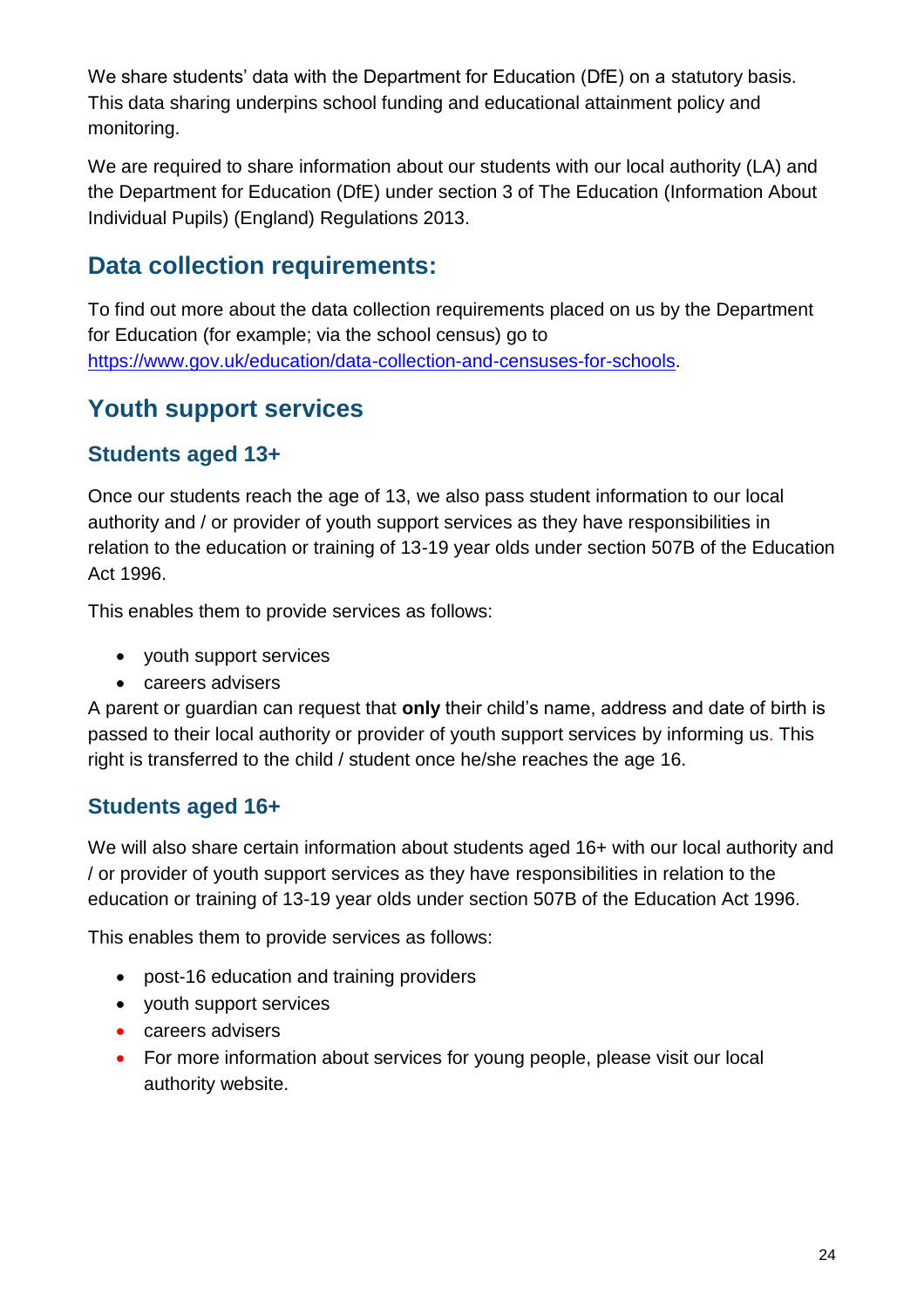## **The National Pupil Database (NPD)**

The NPD is owned and managed by the Department for Education and contains information about pupils in schools in England. It provides invaluable evidence on educational performance to inform independent research, as well as studies commissioned by the Department. It is held in electronic format for statistical purposes. This information is securely collected from a range of sources including schools, local authorities and awarding bodies.

We are required by law, to provide information about our pupils to the DfE as part of statutory data collections such as the school census and early years' census. Some of this information is then stored in the NPD. The law that allows this is the Education (Information about Individual Pupils) (England) Regulations 2013.

To find out more about the NPD, go to

[https://www.gov.uk/government/publications/national-pupil-database-user-guide-and](https://www.gov.uk/government/publications/national-pupil-database-user-guide-and-supporting-information)[supporting-information.](https://www.gov.uk/government/publications/national-pupil-database-user-guide-and-supporting-information)

The department may share information about our pupils from the NPD with third parties who promote the education or well-being of children in England by:

conducting research or analysis producing statistics providing information, advice or guidance

The Department has robust processes in place to ensure the confidentiality of our data is maintained and there are stringent controls in place regarding access and use of the data. Decisions on whether DfE releases data to third parties are subject to a strict approval process and based on a detailed assessment of:

who is requesting the data

the purpose for which it is required

the level and sensitivity of data requested: and

the arrangements in place to store and handle the data

To be granted access to pupil information, organisations must comply with strict terms and conditions covering the confidentiality and handling of the data, security arrangements and retention and use of the data.

For more information about the department's data sharing process, please visit: <https://www.gov.uk/data-protection-how-we-collect-and-share-research-data>

For information about which organisations the department has provided pupil information, (and for which project), please visit the following website: <https://www.gov.uk/government/publications/national-pupil-database-requests-received>

To contact DfE:<https://www.gov.uk/contact-dfe>